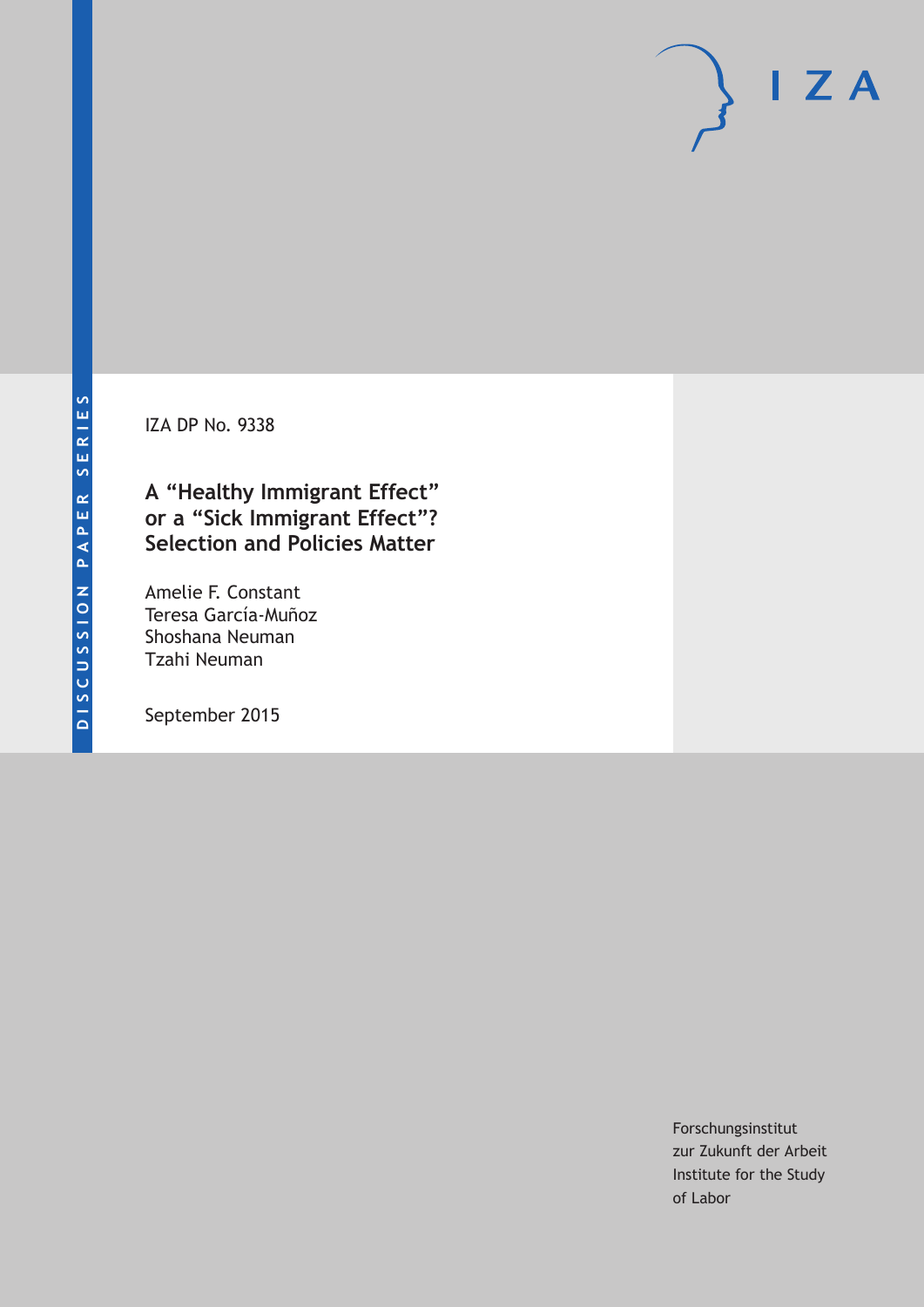# **A "Healthy Immigrant Effect" or a "Sick Immigrant Effect"? Selection and Policies Matter**

### **Amelie F. Constant**

*George Washington University, Temple University and IZA* 

### **Teresa García-Muñoz**

*University of Granada* 

### **Shoshana Neuman**

*Bar-Ilan University, CEPR and IZA*

### **Tzahi Neuman**

*Hadassah-Hebrew University Medical Center*

### Discussion Paper No. 9338 September 2015

IZA

P.O. Box 7240 53072 Bonn Germany

Phone: +49-228-3894-0 Fax: +49-228-3894-180 E-mail: iza@iza.org

Any opinions expressed here are those of the author(s) and not those of IZA. Research published in this series may include views on policy, but the institute itself takes no institutional policy positions. The IZA research network is committed to the IZA Guiding Principles of Research Integrity.

The Institute for the Study of Labor (IZA) in Bonn is a local and virtual international research center and a place of communication between science, politics and business. IZA is an independent nonprofit organization supported by Deutsche Post Foundation. The center is associated with the University of Bonn and offers a stimulating research environment through its international network, workshops and conferences, data service, project support, research visits and doctoral program. IZA engages in (i) original and internationally competitive research in all fields of labor economics, (ii) development of policy concepts, and (iii) dissemination of research results and concepts to the interested public.

IZA Discussion Papers often represent preliminary work and are circulated to encourage discussion. Citation of such a paper should account for its provisional character. A revised version may be available directly from the author.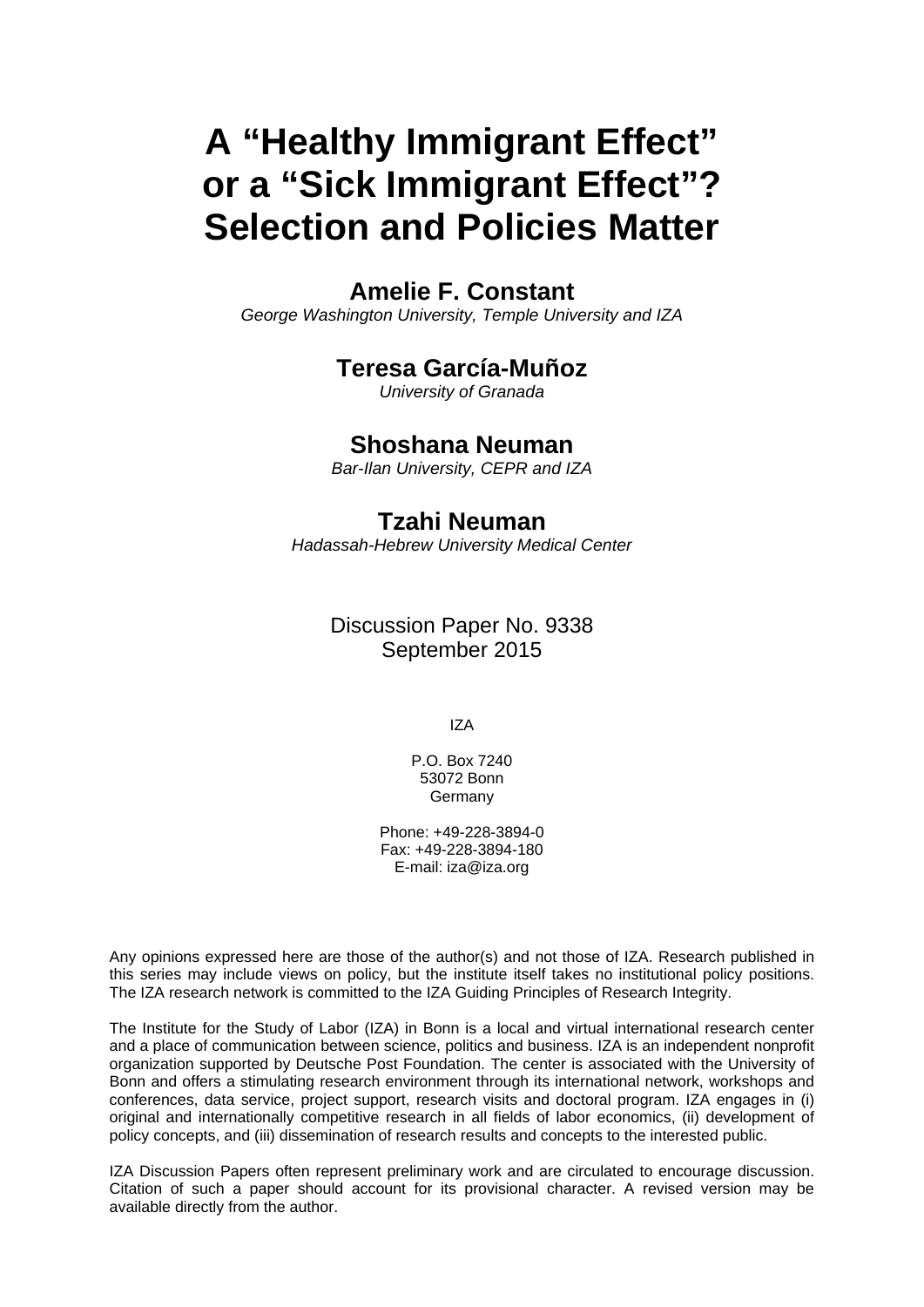IZA Discussion Paper No. 9338 September 2015

# **ABSTRACT**

# **A "Healthy Immigrant Effect" or a "Sick Immigrant Effect"? Selection and Policies Matter\***

An extensive body of research related to immigrants in a variety of countries has documented a "healthy immigrant effect" (HIE). When immigrants arrive in the host country they are healthier than comparable native populations, but their health status may deteriorate with additional years in the country. HIE is explained through the positive self-selection of the health of immigrants and the positive selection, screening and discrimination applied by the host countries. In this paper we study the health assimilation of immigrants within the context of selection and migration policies. Using SHARE data we are able to compare Israel and Europe that have fundamentally different migration policies. Israel has virtually unrestricted open gates for Jewish people around the world, who in turn have ideological rather than economic considerations to move. European countries have selective policies with regards to the health, education and wealth of migrants, who self-select themselves. Our hypothesis is that the *HIE, evidenced in many countries will not be found in Israel. Instead, immigrants to Israel may arrive with lower health than that of natives and improve their health with residence in the country, due to the universal health coverage and generous socio-economic support of the government*. Our results provide evidence that a) immigrants to Israel have compromised health and suffer from many health ailments upon arrival, making them less healthy than comparable natives. Their health does not improve for up to twenty years of living in Israel, after which they become similar to natives; b) immigrants to Europe have better health than natives upon arrival and up to eleven years since arrival in the host country, after which they are not significantly different than natives. Our results are important for policy.

JEL Classification: C22, J11, J12, J14, O12, O15, O52

Keywords: self-reported health status, immigration, Europe, Israel, older population, multilevel regression, SHARE

Corresponding author:

 $\overline{\phantom{a}}$ 

Shoshana Neuman Department of Economics Bar-Ilan University 52900 Ramat-Gan Israel E-mail: shoshana.neuman@biu.ac.il

<sup>\*</sup> We are grateful for comments and critical questions by the Annual Migration Meeting participants in Dakar, Senegal, April 2015. We have also benefited from discussions with Klaus F. Zimmermann. Part of this work was carried out at IZA when S. Neuman and A. Constant were visiting together.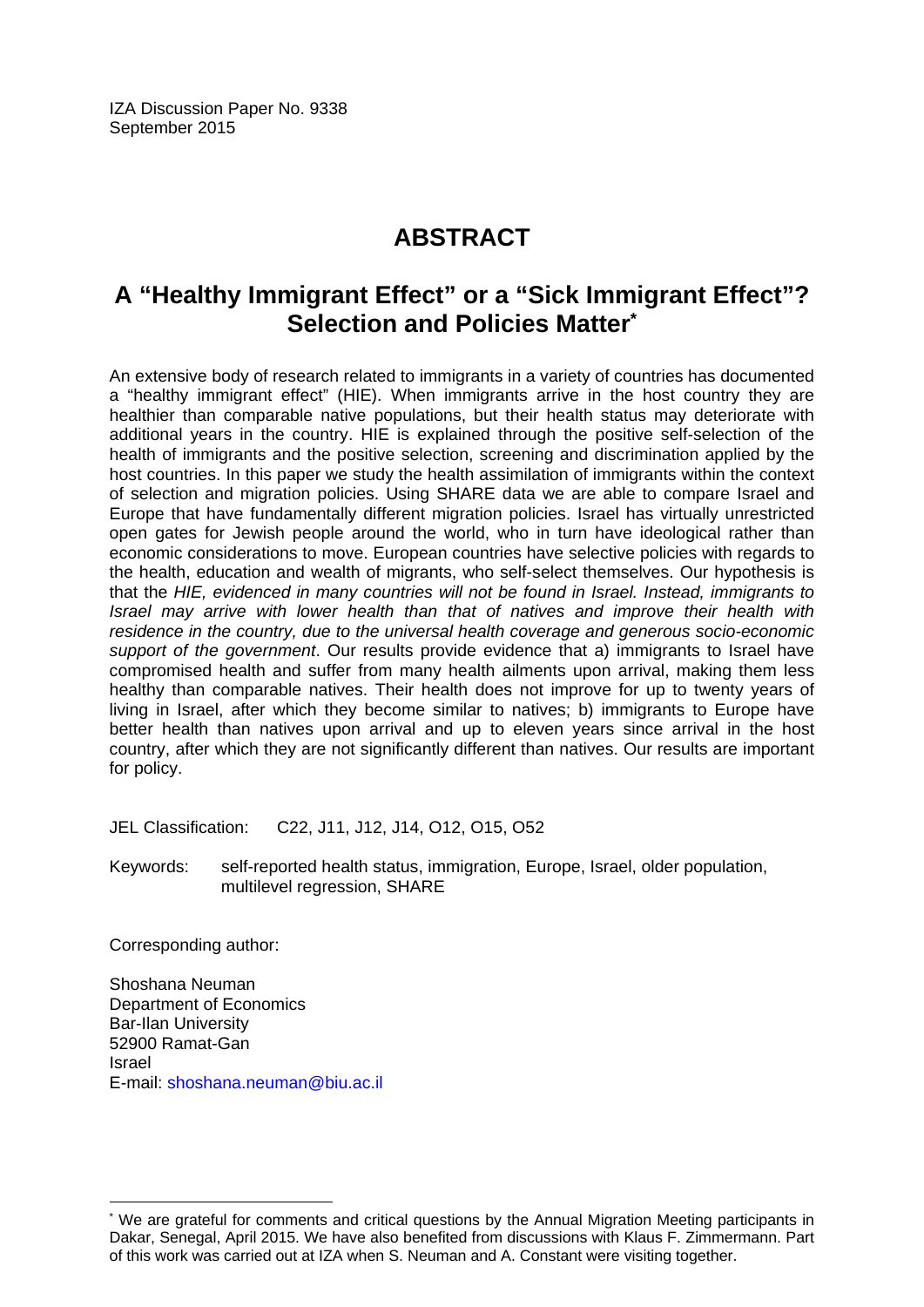# **A "healthy immigrant effect" or a "sick immigrant effect"? Selection and policies matter**

#### **Introduction**

An extensive body of research related to immigrants' health in a variety of countries (including Australia, Canada, France, Germany, Spain, Sweden, the United Kingdom, and the United States) has documented that when migrants first arrive in the host country they are healthier than comparable native populations; they may also be healthier than the population in their country of origin, as they are not a random sample of the left-behind. This phenomenon has been labeled as the "healthy immigrant effect" (HIE). In most countries the HIE dissipates after the first ten years since arrival.

Several explanations have been proposed to explicate the immigrants' health advantage upon arrival. The theory of positive self-selection of immigrants posits that only the healthiest and most motivated individuals choose to move and undergo the traumatic experience of migration to a new country; less healthy and weaker individuals stay behind. 'Survival of the fittest' predicts that only the most healthy will be able to survive the tribulations and stress of the move and proceed with the struggle of acculturation in the new society and assimilation into a new labor market. On top of self-selection, in many countries, there is another level of selection imposed by the host country's migration policies. Accordingly, host countries screen prospective immigrants for health and prefer the wealthier and more educated immigrants. As wealth and education are usually positively correlated with health, the outcome is that new immigrant arrivals have a health advantage over natives.

Another related explanation is that medical examinations by immigrant authorities in the host countries are conducted at the border to further screen out less healthy immigrants in order to reduce public health menaces (especially relating to communicable diseases) and lessen the burden to the healthcare services. Screening started in 1887 in the United States (Evans, 1987) and is still the norm in Canada, Australia and other countries (Chiswick, Lee and Miller, 2008). There is consensus in the literature that this two-sided positive selection is a major driving force behind the "healthy immigrant" phenomenon.

A third idea conjectures that diets and behaviors are healthier in many home countries, including better nutrition and dietary habits, more physical activities, close family and religious ties, and other socially protective factors that shield migrants and preserve good health. Finally, it may be that self-reported health conditions are under-reported by foreign-born populations upon arrival, either because they have not yet been diagnosed, or because of differences in perceptions about health. Discussion of the various theories that try to explain the HIE, can be found in: Jasso et al., 2004; McDonald and Kennedy, 2005; Antecol and Bedard, 2006; Biddle, Kennedy and McDonald, 2007; Chiswick, Lee and Miller, 2008; Neuman, 2014; and Constant et al., 2014.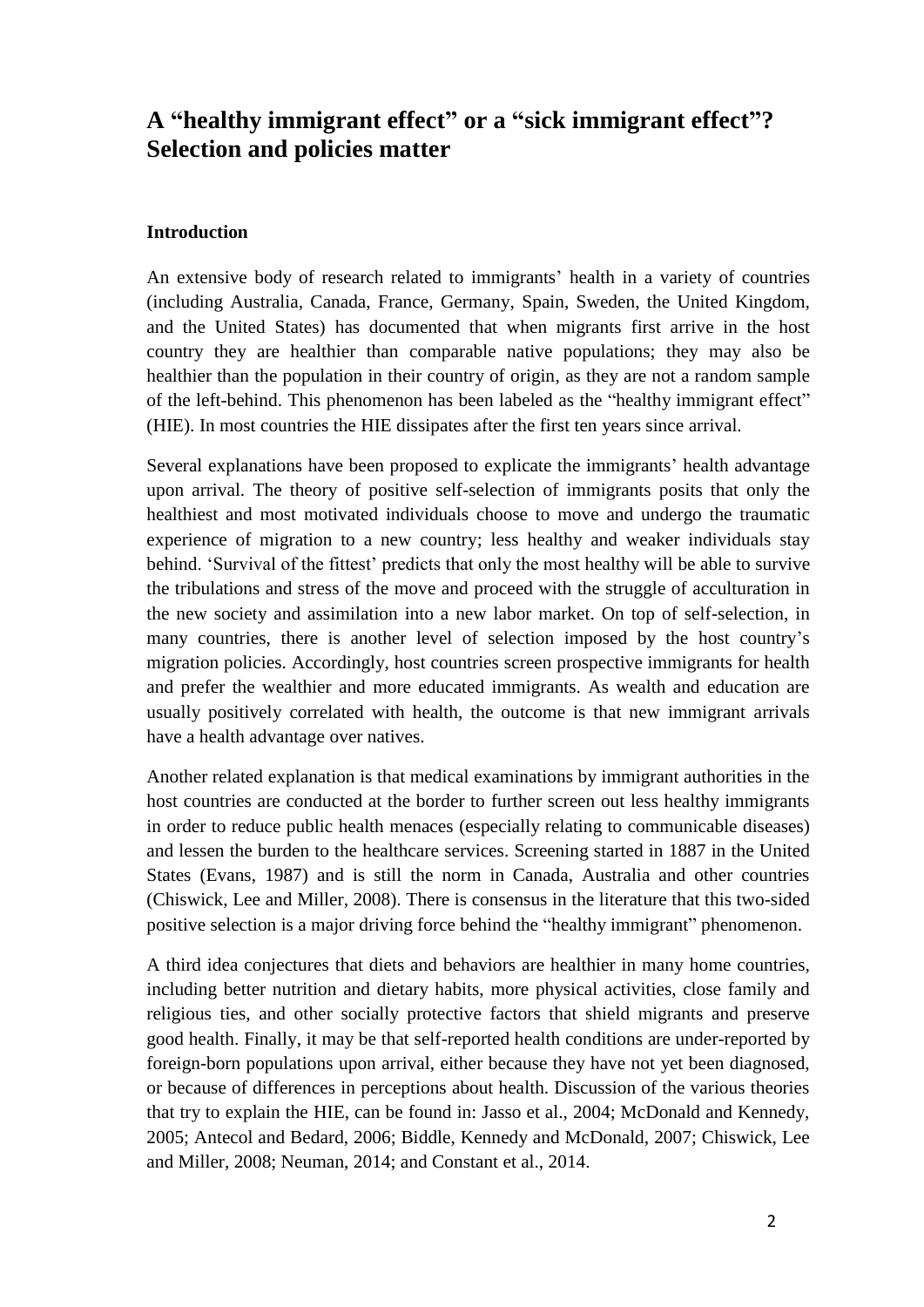It is also reported that the immigrants' health advantage declines with time spent in the host country and converges toward (or even falls below) the health status of native residents. Researchers are puzzled by the subsequent health deterioration and have offered several explanations, including "negative acculturation"; a natural process of regression towards the mean as immigrants assimilate and converge toward the health status of the local population (Jasso et al., 2004); low utilization of healthcare services; discrimination (stemming from xenophobia, racism and "otherness") (Grove and Zwi, 2006); poor working conditions and sorting of immigrants into more dangerous and strenuous occupations (Orrenius and Zavodny, 2009; Guintella and Mazzonna, 2004). For a review of factors driving the health deterioration and empirical testing, see Neuman, 2014; and Constant et al., 2014.

Data shortcomings limit the ability to disentangle the roles of the various factors driving the health advantage of immigrants upon arrival, as well as the health deterioration process after settling in the host country. The existing literature, however, has made some efforts to challenge the selectivity hypothesis. Employing the type of entry visa to Australia as a measure of the degree of selectivity of immigrants, Chiswick et al. (2008) distinguished between economic (self-selected) migrants and (non-selected) refugees. Entry health regulations may also be looser for refugees than for economic migrants, since helping those in distress is the main objective of the refugee policy, leading to very different host country selection levels. The authors find that immigrant health is indeed the poorest for refugees and best for economic migrants. Others show that positive health selection differed significantly across migrant groups and was related to differences in the socioeconomic profiles of immigrant streams (Akresh and Frank, 2008).

Focusing on the self-selection of immigrants in terms of education, which also leads to earnings' assimilation as well as it is correlated with health, Cohen and Haberfeld (2007) compared immigrants from the former Soviet Union (FSU) to Israel and to the United States, during the time period of 1968-1989. During this period of the Cold War, the United States opened its doors to FSU immigrants, granting them refugee visas. The authors suggest that FSU immigrants to the United States have significantly higher educational attainments and experience faster rates of earnings assimilation in the host country than their counterparts who immigrated to Israel. The authors present evidence that positive self-selection is the main reason for these differences.

Israel is a unique country to study in the sense that it does not impose any health screening on people of Jewish origin who want to migrate to the country. Israel also has a compulsory and universal healthcare system that provides all its residents with medical services. In fact, all Jewish migrants receive medical care and health insurance upon arrival. Moreover, Israel has actively supported the transportation of migrants and airlifted many of them.

In this study we propose to test the HIE in the context of selection and migration policies. Taking advantage of the SHARE data we examine the self-reported health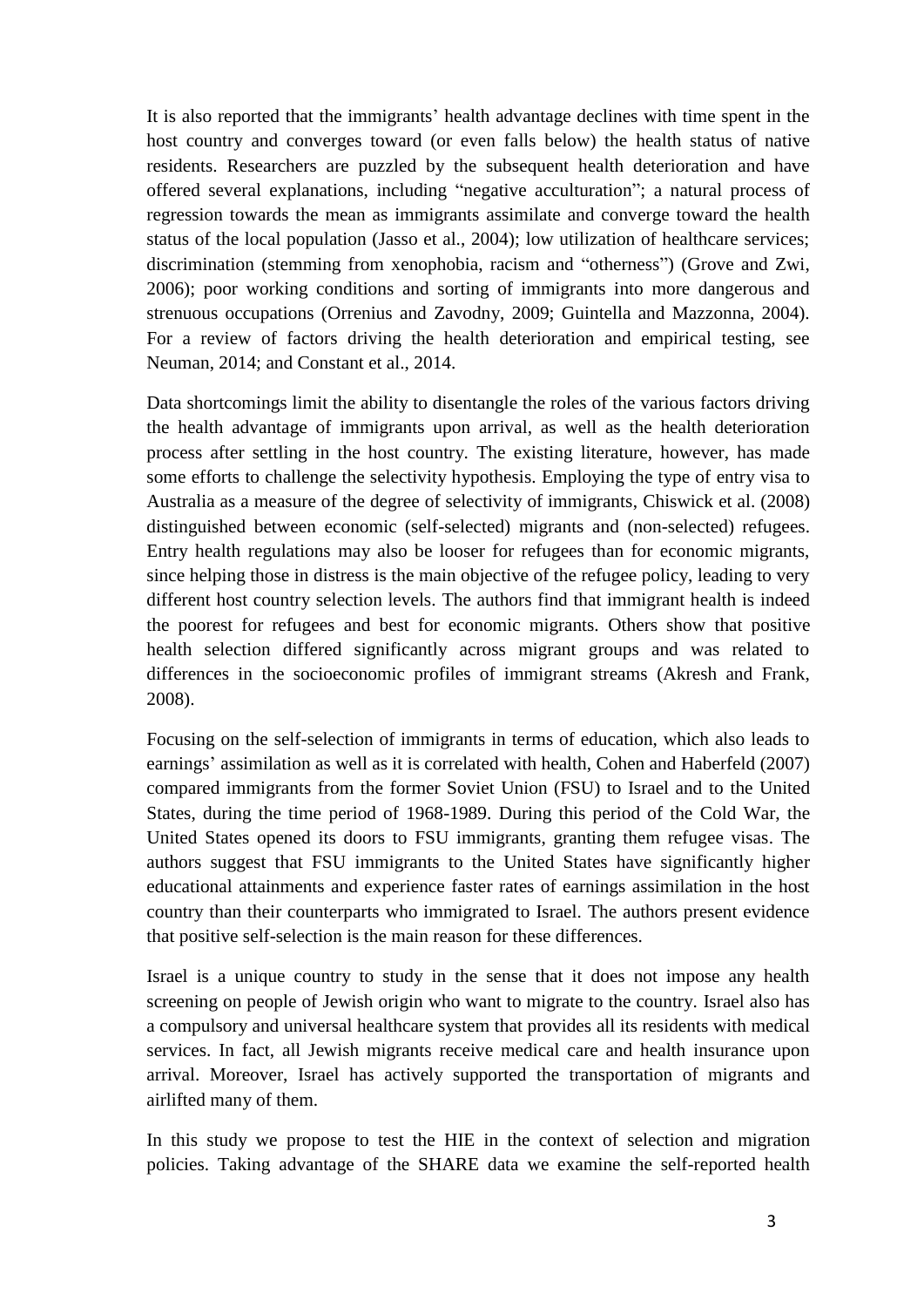(SRH) status of immigrants and natives and compare their outcomes between Israel and sixteen European countries.

In the next section some stylized facts about immigration to Israel are presented, followed by a brief description of the SHARE data base used for the comparative study. A comparison of the health status of immigrants to Israel, versus immigrants in European countries is then presented. The variable we study is the self-reported health scores (ranging from 1 (poor) to 5 (excellent)). Multivariate regression analysis is then employed in order to control for socio-economic background variables such as age, education, wealth, marital status, number of children; for personal medical records such as diseases diagnosed with, medical symptoms, drug use, medical consultation, hospitalization, quality of eyesight, health risk factors, mobility limitations, cognitive skills; and for country-level aggregate per-capital GDP (in log) in the European analysis. After we present and discuss our results, we conclude the study.

#### **Immigration to Israel: Some stylized facts**

Israel has always encouraged and assisted the immigration and return migration of Jewish people; it has also devoted time and money to the absorption process<sup>1</sup> of these immigrants as part of a pro-immigration ideology and policy. Israel's *raison d'etre* has been and remains the in-gathering and retention of Jewish immigrants and the forging of these diverse elements into a unified nation. It is a country established for and administrated by immigrants from diverse countries and origins. Israel has a unique immigration policy that opens the gates of the country to everybody who is Jewish or has a Jewish ancestry. The state is legally committed to the absorption of any applicant of Jewish origin. The idea behind the "Law of Return", which was passed in 1950, is that Israel should become home to all Jews around the globe, who wish to return to their homeland. The Law states that:

*"Each and every Jew has the right to immigrate to Israel.. He will be given an Immigration Certificate by the Minister of the Interior.. unless he is: acting against the Jewish people; might endanger the health of the public or the security of the country; or has a criminal record which might endanger the safety of the public"*.

In 1970 the "Law of Return" was extended and the right to immigrate covered also the children, grandchildren, spouse, and spouses of children and grandchildren of a person who is Jewish. A generous absorption policy and good public health and education systems help all immigrants to settle and adjust to the Israeli labor market and society. Many immigrants may also have family who arrived in previous waves of immigration in the country, who are able to help them settle and assimilate. Non-Jews, too, may immigrate, but in accord with international practice, this right is restricted (Neuman, 2005).

 $\overline{a}$ <sup>1</sup> Absorption is the word denoting a profound and lasting integration of all Jewish people in Israel.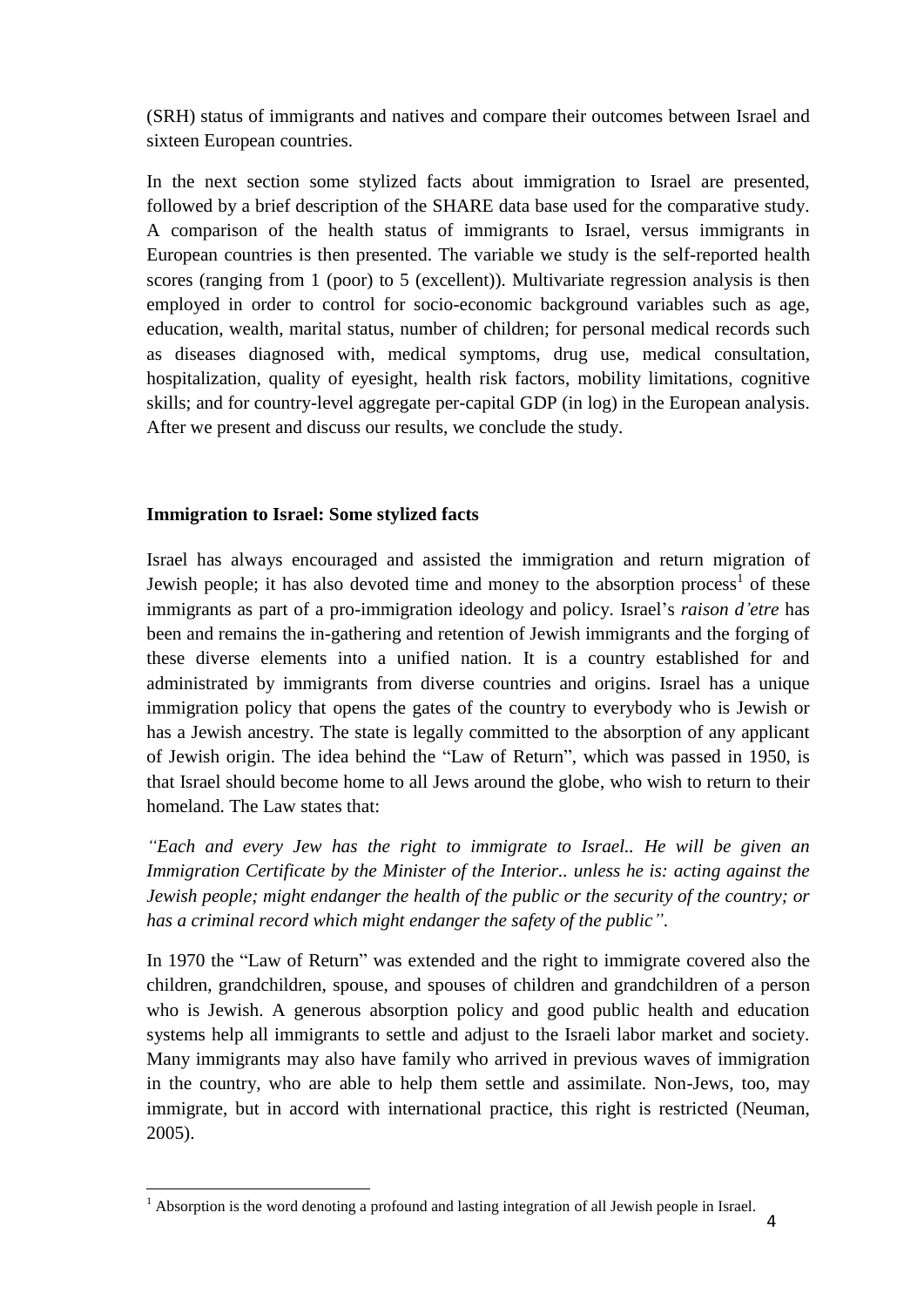Indeed, Israel witnessed major waves of immigration. During the first three years of its statehood (from May 15, 1948 to the end of 1951) mass immigration of 711,000 people supplemented a population of 630,000; this lead to an *annual* population growth-rate of about 24 percent. It is probably the only case in history in which the receiving population was smaller than the immigration influx. Immigration did not stop after 1952, but the numbers dropped to several thousands a year.<sup>2</sup>

During the last decade of the  $20<sup>th</sup>$  century. Israel witnessed another impressive influx of immigrants from the former Soviet Union (FSU). Between 1990 and 1998, with the fall of the Iron Curtain, the Israeli population of 4.56 million was enriched by 879,486 immigrants; a total population growth-rate of 19.3 percent. In addition, in 1991 under the "Operation Solomon",<sup>3</sup> about 15,000 Jews were airlifted from Ethiopia in one single day and settled in Israel (Neuman, 2005).

The Israeli case is also unusual in that its origins are essentially ideological, triggered by the emergence of the Zionist Movement in Eastern and Central Europe in the last quarter of the  $19<sup>th</sup>$  century. Immigration to the Land of Israel (Palestine) started in 1882, long before statehood and the establishment of the State of Israel in 1948. Between 1882 and 1947, in successive waves of immigration, some 543,000 Jews immigrated to Palestine, joining the 24,000 who lived there (Neuman, 2005). While other major international migration movements were largely economic in nature – the push of poverty or the pull of expected better standards of living – or have been in response to persecution, and while all these factors have played some role in immigration to Israel, the major drive was ideological. The early immigrants were motivated by a commitment to resettle and rebuild the land of Israel, neglected by centuries of Jewish dispersal around the world.<sup>4</sup> It follows that the self-selection of immigrants in terms of health and socio-economic dimensions is rather negligible.

Israel's very generous immigration policy and the absence of any type of health screening and limitations on one side, coupled with ideological rather than economic incentives for immigration on the other side, challenge the hypothesis of the "healthy immigrant effect", which is believed to stem from selectivity and economic considerations for immigration. After the fall of the iron curtain, many Russian Jews with weak and ailing health may have moved to Israel in hopes of improving their

 $\overline{a}$ 

<sup>&</sup>lt;sup>2</sup> Population growth-rates due to immigration varied during the period of the 1950s to the 1990s: from 5 percent in the 1950s and 1960s, they declined to 2 percent in the 1970s and 1980s, and then increased a little bit to 2.5 percent in the 1990s (Neuman, 2005).

<sup>&</sup>lt;sup>3</sup> Operation Solomon was a covert operation to airlift Ethiopian Jews to Israel due to the dangerous situation in Ethiopia.

<sup>&</sup>lt;sup>4</sup> While Jewish immigration and the establishment of the State of Israel created the opportunity to achieve the Zionist Movement's goals, it also intensified the historical Jewish-Arab conflict. As the Jewish community grew, conflict with the Arab population accelerated. When independence was declared, the new state was already engaged in the first of a series of wars with neighboring Arab countries. The War of Independence established the borders of the new state and led to the departure of a significant portion of the Arab population. As for the end of 2013, the Israeli population of 8,134.5 thousand is composed of a majority of 6,104.5 thousand Jews (75 percent of the total population), 1,420.3 thousand Moslem Arabs (17.5 percent), 160.9 thousand Christians (2.0 percent), 133.4 Druze (1.6 percent), and 315.4 thousand (3.9 percent) declare to have no religion (Israel, Central Bureau of Statistics, 2014).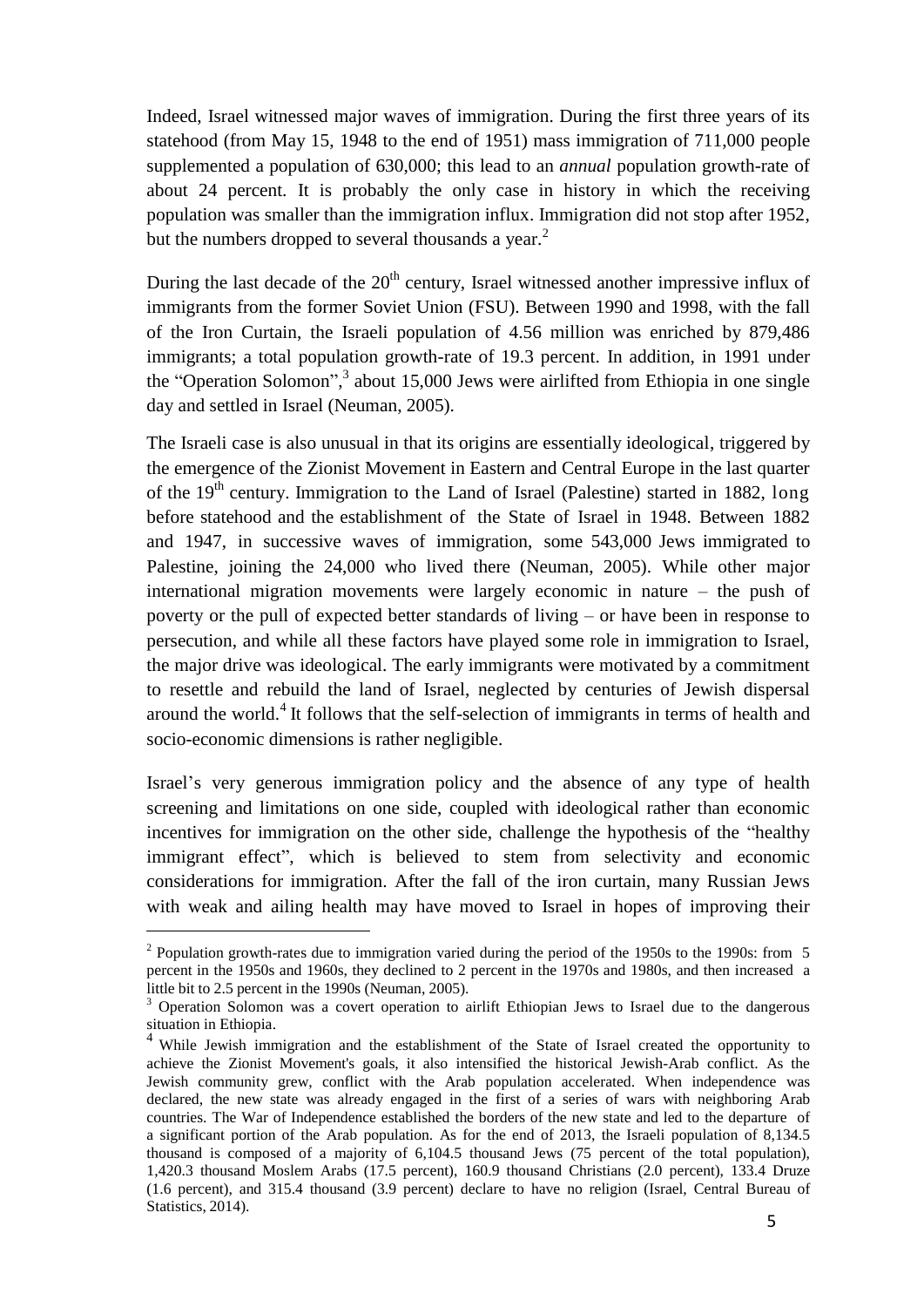health. Moreover, it is safe to claim that the generosity of the Israeli immigration policy and system could even lead to the abuse of the system. For example, elder parents or sick family members are sent to Israel to receive better health treatment and free the family from taking care of the elderly and sick. Israel has also experienced mass migration from tuberculosis-endemic and high HIV-prevalent countries from Africa.

Besides studies in social sciences, studies in medical journals and epidemiology confirm that immigrants from the former Soviet Union had reported higher rates of diseases and sub-optimal health (Baron-Epel and Kaplan, 2001), significantly higher BMI, lower reported "good" health status, higher incidence of heart attack and other chronic diseases (Manoff et al., 2011).<sup>5</sup>

In this sense, we could expect negative self-selection of immigrants to Israel with respect to health. All in all, we could even anticipate, a "sick immigrant effect", i.e., lower health levels of immigrants upon arrival compared to natives, as opposed to what is experienced in most immigrant-absorbing countries. A comparison of the health of migrants going to Israel with the health of migrants going to European countries can therefore shed light on the role of selectivity behind the health status of new immigrants.

#### **The data base**

 $\overline{a}$ 

To conduct our comparative study between Israel and other European countries with respect to the SRH status of immigrants and natives, we use the Survey of Health Aging and Retirement Europe (SHARE).<sup>6</sup> SHARE provides comparable cross-national individual data for many countries in Europe. It is nationally representative of noninstitutionalized individuals in every country, who are 50 years old and over and their partners. This age group becomes more and more significant in Europe, given that the share of the elder population in Europe increases constantly. SHARE has rich information on the economic and social conditions of individuals as well as their health and well-being and contains immigrants (persons living in a country where they were not born) and natives.

Within one decade alone (2002-2012) the number of individuals aged 50 and over increased by about 30 percent, from 164,000 to 190,000 (Eurostat, 2013). The share of immigrants in Europe rises as well. The United Nations (2013) report that in 2013 Europe hosted 72 million migrants*,* constituting 31 percent of the world migrants' stock, with almost one third of them (30.6 percent) above the age of 50. In many European

<sup>&</sup>lt;sup>5</sup> Interestingly, these studies do not show excess utilization in health services (Baron-Epel and Kaplan, 2001; Neuman, 2014) nor in emergency room visits or hospitalization (Davidovitch et al., 2013). The risk of tuberculosis for Israeli natives has also remained very low while by addressing the cultural needs of these immigrants has effectively controlled the disease among them (Chemtob et al., 2003).

<sup>&</sup>lt;sup>6</sup> For a comprehensive description of the SHARE dataset see: Garcia Muñoz, Neuman and Neuman, (2014) and Constant et al., (2014).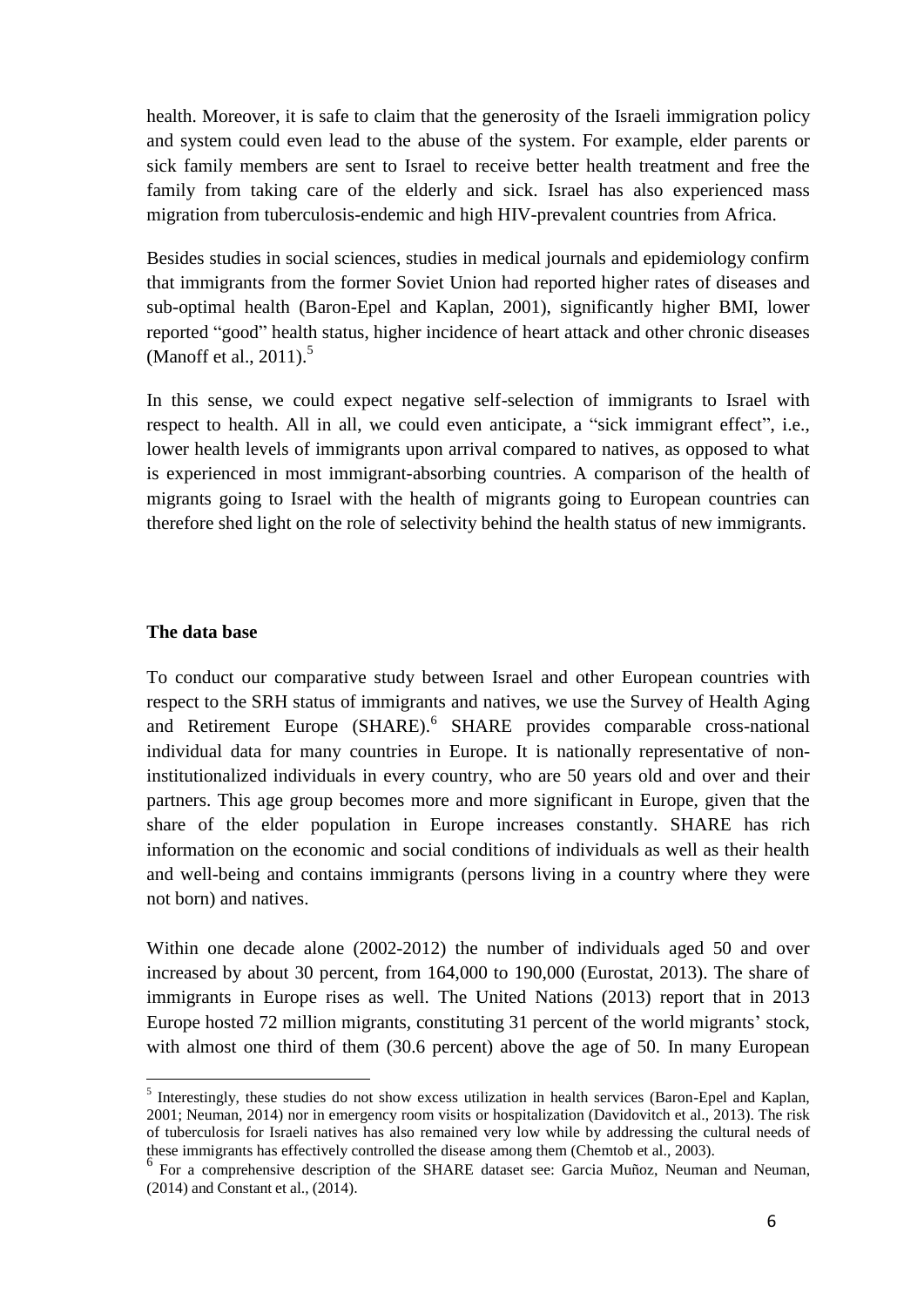countries, more than 10 percent of the populations are foreign-born (immigrants) (Constant et al., 2014). Moreover, as health starts deteriorating around the age of 50, studying the health of older natives and immigrants is essential and of great sociopolitical importance.

SHARE is a balanced representation of the various regions in Europe, ranging from the Scandinavian countries (Denmark and Sweden), to Central Europe (Austria, France, Germany, Switzerland, Belgium, the Czech Republic and the Netherlands) and Eastern Europe (Poland, Hungary, the Slovak Republic and Estonia), to the South (Spain, Italy and Portugal). Nineteen countries participated in SHARE, but not all countries were part of each wave. Israel was included only in the  $2<sup>nd</sup>$  wave of SHARE. In addition, the timing of data collection differs among countries.

Four waves of SHARE, conducted in 2004-2005, 2006-2007, 2008-2009 and 2011- 2012, are now available. The  $3<sup>rd</sup>$  wave (SHARELIFE) focuses on the life histories of individuals. SHARE is an ideal dataset for the study of the health of individuals. It has a plethora of information on health, socio-economic status and social and family networks, and contains more than 86,000 individuals. Besides a battery of questions on the medical conditions and hospitalizations of individuals, SHARE has information on the self-reported health (SRH) status of the individual. Respondents report their healthstatus answering the question "On a scale from 1 to 5, where 1 describes the worst imaginable condition and 5 the best imaginable condition, how do you rate your health in general?" This question was designed to make comparisons of populations' health among countries comparable.<sup>7</sup>

Our sample and variables and measures

 $\overline{a}$ 

Our sample consists of Israel and 16 European countries (Austria, Germany, Sweden, The Netherlands, Spain, Italy, France, Denmark, Switzerland, Belgium, The Check Republic, Poland, Hungary, Portugal, Slovenia, and Estonia), and complete records on both immigrants and natives and both men and women. After we account for missing values, the Israeli sample contains 1,111 individuals and the European sample contains 59,079 individuals (both immigrants and natives). In the Israeli sample, native men are about 46 percent; immigrant men are 49 percent. In the European sample, men are about 46 percent in both the native and immigrant sample.

Our dependent variable is the subjective metric of SRH. SRH is now commonly used as a measure of health, based on the finding that individuals are the best evaluators of their health (Sen, 2002). Numerous studies have demonstrated that SRH is a good proxy for

<sup>&</sup>lt;sup>7</sup> The first wave only asked participants about their SAHS using first the WHO version that rates SAHS from "very good" to "very bad" and then the US version that rates SAHS from "excellent" to "poor". Juerges et al. (2008) find that 69 percent of respondents provided literally concordant answers and only about one-third provided relatively concordant answers. Moreover, the "two versions were strongly correlated, had similar associations with demographics and health indicators, and showed a similar pattern of international variation" (p. 773). In this paper we are using the US version, which was the only one used in subsequent waves.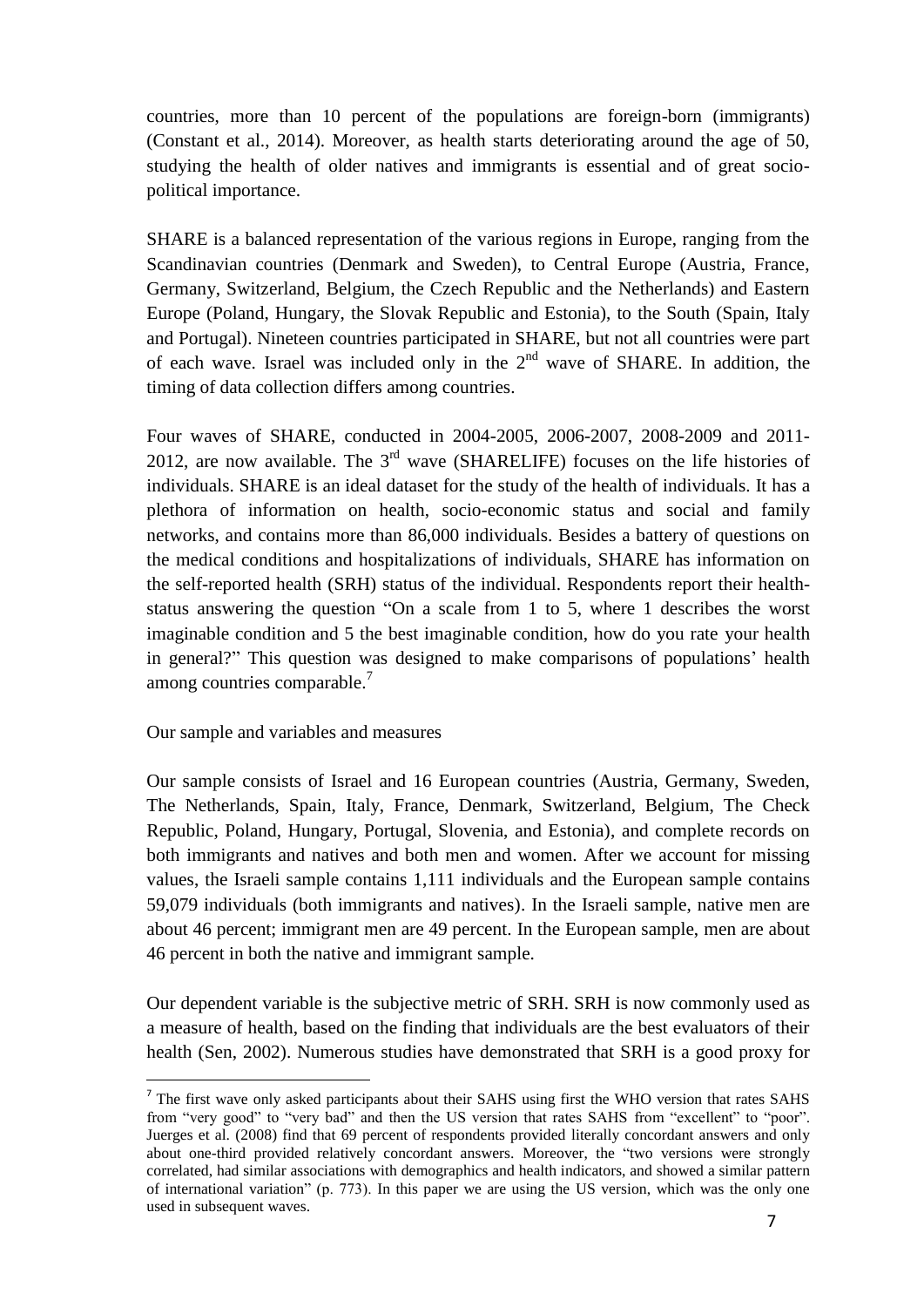health status measurement, and is also highly correlated with mortality and morbidity (see Garcia-Muñoz, Neuman and Neuman, 2014; and also Jylha, 2009 – for a comprehensive review). A more recent medical study underscores the importance of assessing SRH and treating it like other markers because - for apparently healthy individuals of both genders - there is an association between inflammation-sensitive biomarker levels and SRH categories (Leshem-Rubinow et al., 2015).<sup>8</sup>

We group our independent variables under the following labeling. Demographics (age, gender, marital status, children), human capital (education), household income, personal medical information (use of prescription drugs and health facilities), diagnosed health conditions (heart problem, diabetes, cancer, etc.), smoking, obesity, mobility and cognitive skills, and macroeconomic information (logarithm of GDP per capita for the host countries). For the immigrant sample we include years-since-migration (YSM) as a categorical variable. Table A1 in the appendix provides a detailed description of all research variables employed.

#### Data utilization and strategy

 $\overline{a}$ 

We utilize the second wave of SHARE in 2006-2007, because it included Israel. For a comparable comparison with Israel, we will contrast the data for Israel with equivalent data for European countries (excluding Israel) that also participated in the  $2<sup>nd</sup>$  wave. Findings for European countries based on the most recent  $4<sup>th</sup>$  wave (2011-2012), and also for a pooled sample of the  $2<sup>nd</sup>$  and  $4<sup>th</sup>$  waves, will also be presented and juxtaposed to findings for the Israeli case.

We proceed with a cross-country comparison of distributions of raw SRH levels and of descriptive statistics of health conditions to gain a first approximation of Israeli-European disparities. The next step is the estimation of SRH equations that include a battery of health, behavioral, demographic, and socio-economic characteristics as well as immigration status and years-since-migration.

#### **Distributions of SRH levels – Israel versus European countries**

Figure 1 presents the distribution of SRH levels for immigrants and natives within the Israeli sample. As this histogram clearly demonstrates, a "healthy immigrant effect" is not evident. On the contrary, we notice a *"sick immigrant effect"*, meaning that upon arrival or within the first 10 years since arrival in Israel, immigrants report a much poorer health status compared to natives. Among those reporting 'poor' or 'fair' health, 77 percent are immigrants while only 33 percent of natives are in these categories. Only 20 percent of immigrants report 'good' health, versus 31 percent of natives. Under 'very

<sup>&</sup>lt;sup>8</sup> Schneider et al. (2012), using German data showed that socioeconomic and health-related variables have different impacts on self-assessed health and cautioned to handle heterogeneity with care.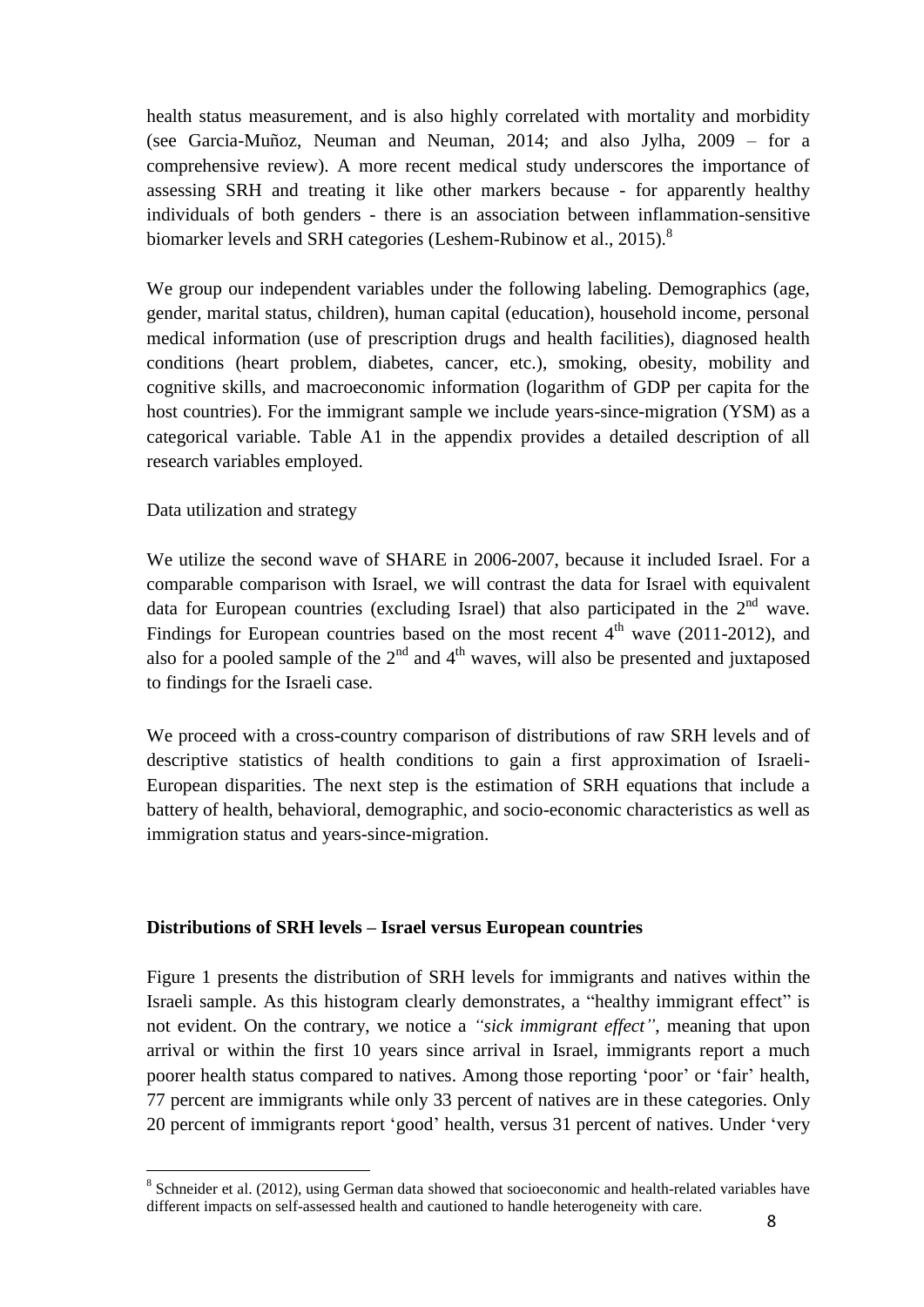good' health we find only 3 percent of immigrants while we find 28 percent of natives. Interestingly, not a single one newly arrived immigrant perceives her/his health status as excellent; natives in this category are 9 percent.



**Figure 1** SRH distributions of natives and immigrants by YSM; Israeli sample

*Notes* Authors' calculations based on a sample of 1,460 observations included in the 2<sup>nd</sup> wave of SHARE, the only wave that included Israel. There are 945 natives and 515 immigrants (11.6 percent have < 11 YSM; 64.7 percent have 11-20 YSM; 23.7 percent have > 21 YSM).

Immigrants' health remains inferior to natives' health also after more than a decade since migration. We see many more immigrants with low levels of health; only 4.5 percent report 'very good' health (compared to 28 percent of natives) and only one single immigrant (out of 333) reports 'excellent' health. There seems to be improvement in the health status of immigrants after more than two decades of living in Israel; 10 percent even report 'excellent' health.

Next, we contrast the SRH distribution within the Israeli sample with parallel SRH distributions for the sample of European countries. We utilize three alternative samples: the sample of the  $2<sup>nd</sup>$  wave (in which Israel participated) with the exclusion of Israel; the most recent wave  $(4<sup>th</sup>)$ ; and a pooled sample of the  $2<sup>nd</sup>$  and  $4<sup>th</sup>$  waves (2006-2007, 2011-2012) excluding repeated observations and Israel.



**Figure 2** SRH distributions of natives and immigrants by YSM; European sample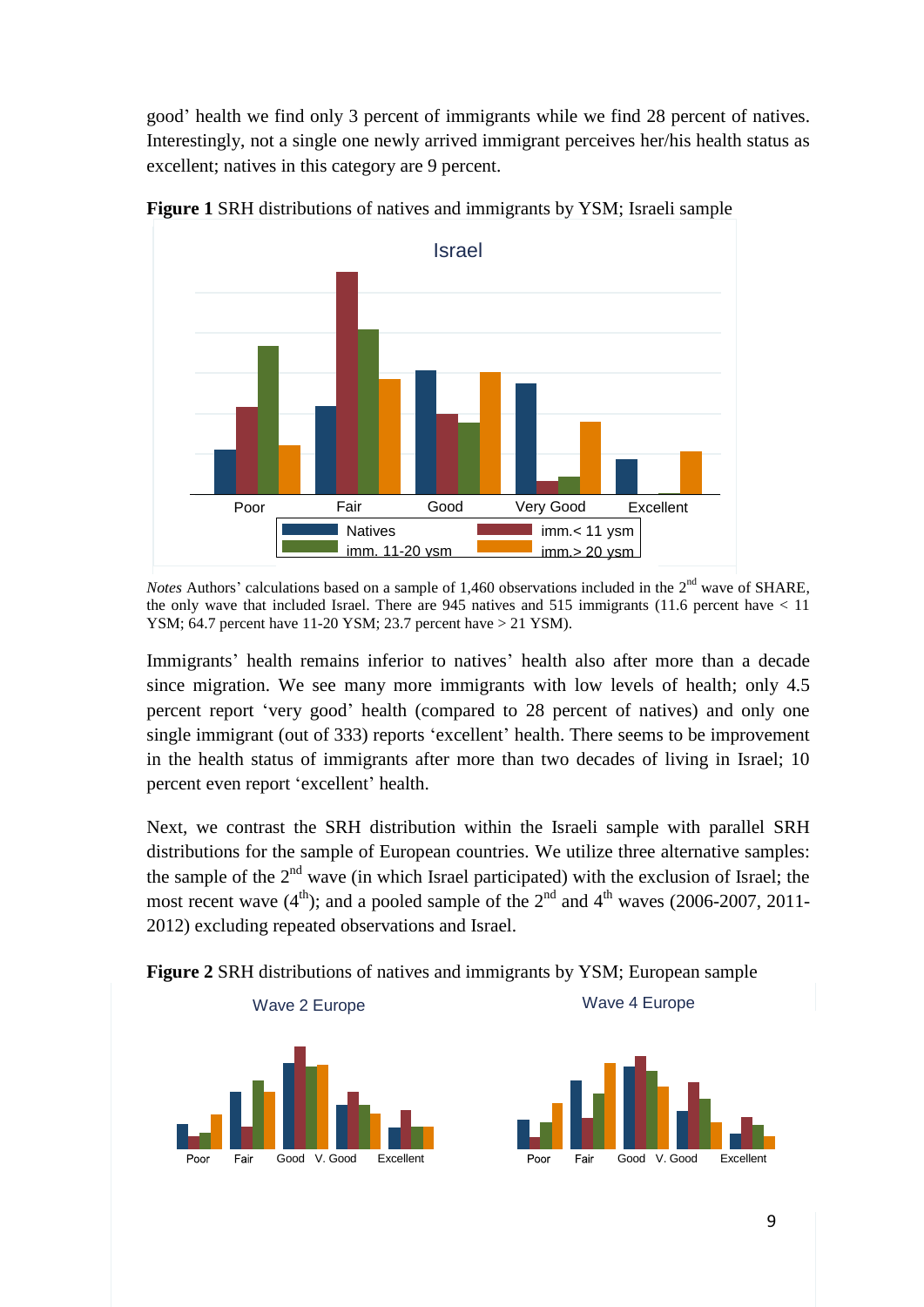*Notes* Authors' calculations based on: a) the 2<sup>nd</sup> wave sample with 30,786 natives and 965 immigrants (7.6) percent with  $< 11$  YSM; 8.8 percent with 11-20 YSM; 83.6 percent with  $21+$  YSM), b) the  $4<sup>th</sup>$  wave sample with 50,689 natives and 3,955 immigrants  $(4.1 \text{ percent with} < 11 \text{ YSM}; 5.0 \text{ percent with } 11\text{-}20$ YSM; 90.9 percent with 21+ YSM), c) pooled  $2<sup>nd</sup>$  and  $4<sup>th</sup>$  waves with 64,856 natives and 4,469 immigrants (4.7 percent with  $< 11$  YSM; 5.6 percent with 11-20 YSM; 89.7 percent with 21+ YSM). The pooled sample is smaller than the sum of the two samples, due to the exclusion of repeated observations.

As it is obvious from Figure 2, *the health status of newly arrived immigrants in European countries is much better than that of natives.* A smaller percentage of immigrants report 'poor' or 'fair' health, while a larger percentage report 'good', 'very good' and 'excellent' health. For instance, in the pooled sample, only 15 percent of the newly arrived immigrants report 'poor' or 'fair' health, compared to 40 percent of natives. Many more newly arrived immigrants than natives report 'good' health (shares of 43 and 35 percent, respectively), 'very good' health (shares of 27 and 17 percent, respectively) and 'excellent' health (respective shares of 15 and 7 percent). However, the health status of immigrants deteriorates over time after migration. These findings are in line with numerous other studies on immigrants' health by years-since-migration (see Constant et al., 2014, for a literature review and a comprehensive study of immigrants' health in European countries).

To extend and complement the SHARE results, which are restricted to individuals ages 50 and older, we derived SRH distributions from the Programme for the International Assessment of Adult Competencies (PIAAC) dataset, which was conducted in 2011/12. PIAAC relates to 22 OECD countries and includes individuals aged 16-65. Israeli data are not available in PIAAC. The results are similar for this extended and more general age spectrum (and a slightly different country mix). Immigrants who have less than a decade of YSM are healthier than comparable native residents. As the time living in the host country lengthens, the reported health status of immigrants deteriorates; after more than two decades, their health status is inferior to that of the local population. Unfortunately, the public web of the  $1<sup>st</sup>$  wave of PIAAC in 2011-2012 does not include data for Israel. The Israeli case will be considered when Israeli data will be included in one of the next waves.



#### **Figure 3** SRH distributions of natives and immigrants by YSM; PIAAC/OECD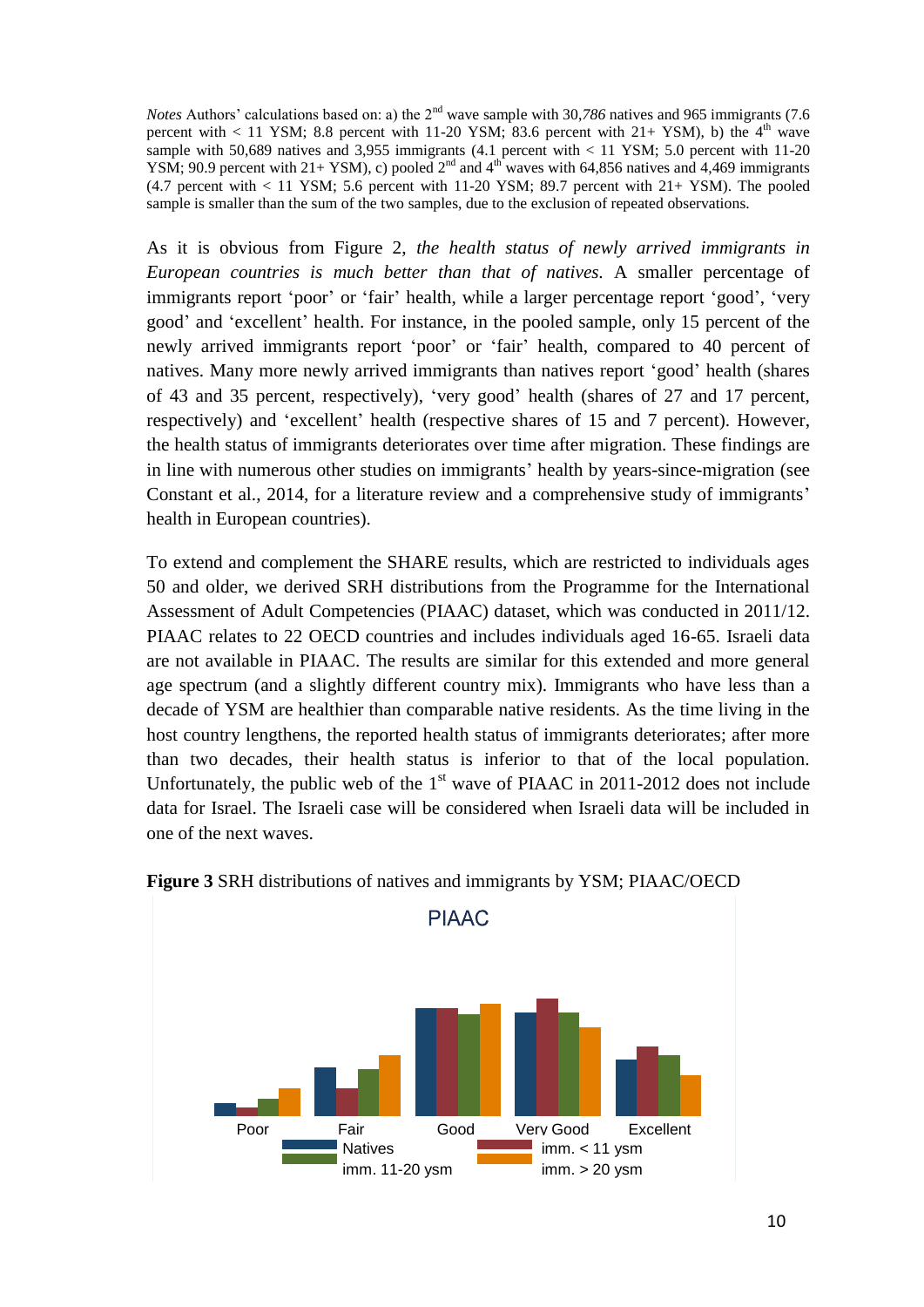*Notes* Authors' calculation on a sample of 126,466 natives and 7,820 immigrants (45.0 percent with < 11 YSM; 25.8 percent with 11-20 YSM; 29.2 percent with 21+ YSM).

#### **Summary Statistics of relevant characteristics – Israel versus European countries**

Another indication of native-immigrant health disparities can be obtained from an examination of personal medical information. Table 1 presents descriptive statistics for natives and immigrants and for both combined together within the Israeli sample. Starting with the mean of SRH, we see that immigrants on average are almost one category below natives (2.2 versus 3.07). A focus on comparative objective health conditions presents very clear and sharp evidence of the inferior SRH of immigrants visà-vis every health factor: they have higher prospects to be diagnosed with major diseases; consume more drugs; have more medical symptoms and more mobility limitations; need more physician consultation and hospitalization; have lower cognitive skills; and suffer more from eyesight problems.

| Characteristics                                                   | Whole sample<br>Means (st.dev) | <b>Natives</b><br>Means (st.dev) | Immigrants<br>Means (st.dev) |
|-------------------------------------------------------------------|--------------------------------|----------------------------------|------------------------------|
| SRH (range of 1-5)                                                | 2.78(1.14)                     | 3.07(1.09)                       | 2.22(1.01)                   |
| Years since migration (YSM) (%)<br>Up to 10 years since migration |                                |                                  | 11.35                        |
| 11-to-20 years since migration                                    |                                |                                  | 62.17                        |
| 21 and over years since migration                                 |                                |                                  | 26.48                        |
| Arrival years between                                             |                                |                                  |                              |
| 1900-1950<br>1951-1960                                            |                                | $\overline{\phantom{0}}$         | 8.02<br>8.59                 |
| 1961-1970                                                         |                                |                                  | 5.48                         |
| 1971-1980                                                         |                                |                                  | 3.10                         |
| 1981-1990                                                         |                                |                                  | 17.95                        |
| 1991-2000                                                         |                                |                                  | 50.23                        |
| 2000-2010                                                         |                                |                                  | 6.62                         |
| Socio-economics and demographics                                  |                                |                                  |                              |
| Male $(\%)$                                                       | 47.24                          | 46.34                            | 48.94                        |
| Age in years $(\% )$                                              |                                |                                  |                              |
| 50-60                                                             | 34.39                          | 44.57                            | 15.13                        |
| 61-70                                                             | 36.69                          | 33.44                            | 42.84                        |
| 71-80                                                             | 21.28                          | 18.65                            | 26.27                        |
| $81+$                                                             | 7.64                           | 3.34                             | 15.76                        |
| Marital status (%)                                                |                                |                                  |                              |
| Married                                                           | 82.95                          | 81.82                            | 85.07                        |
| Widowed                                                           | 8.52                           | 8.77                             | 8.05                         |
| Single/divorced/separated                                         | 8.53                           | 9.41                             | 6.682                        |
| Number of children                                                | 3.10(2.11)                     | 3.60(2.29)                       | 2.14(1.24)                   |
| Household income centile (1-10)                                   | 5.87(2.95)                     | 6.22(2.98)                       | 5.21(2.78)                   |
| Education (more than 12 years)                                    | 54.04                          | 47.85                            | 65.72                        |

**Table 1** Summary statistics, natives and immigrants in Israel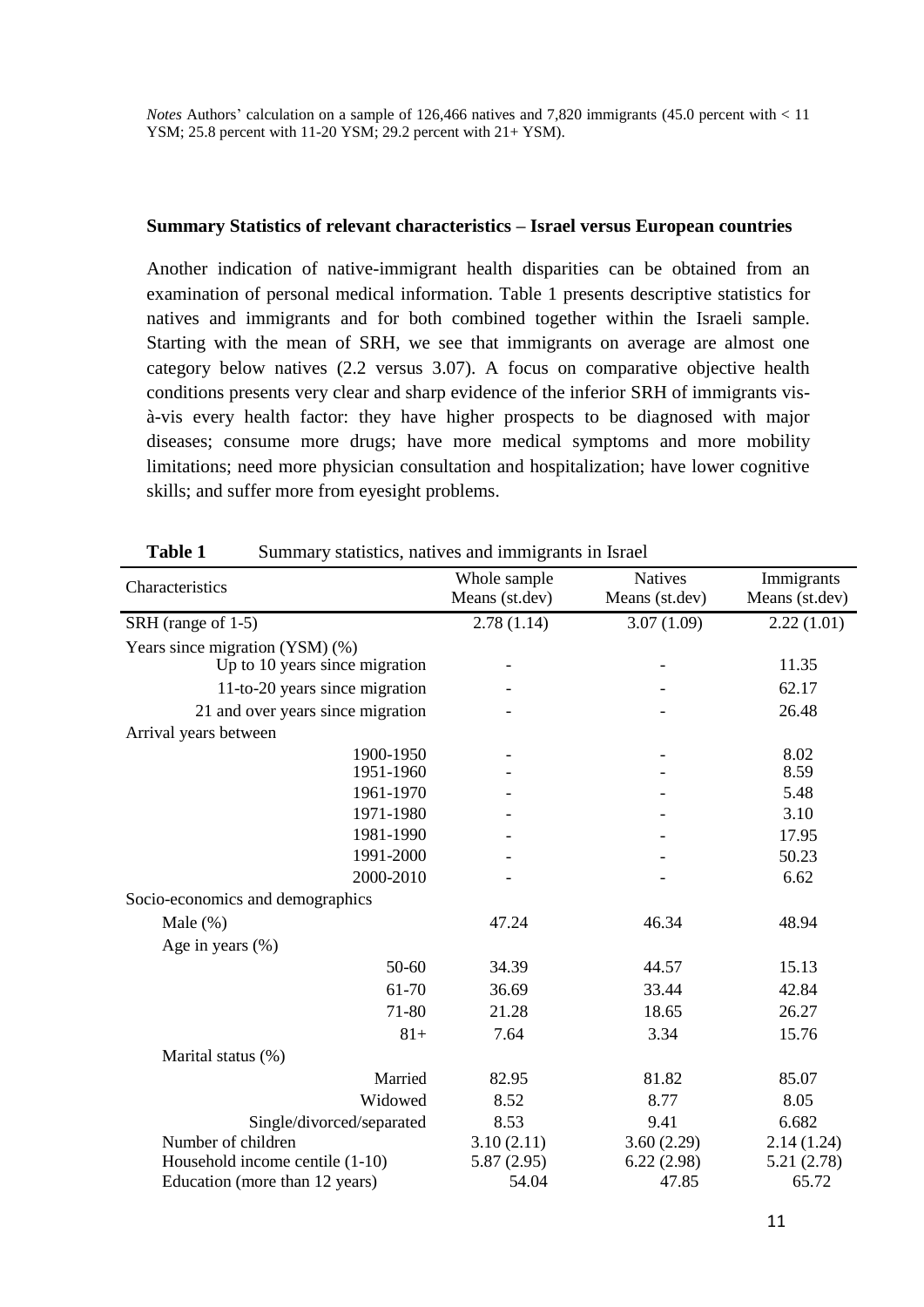| Characteristics                                | Whole sample<br>Means (st.dev) | <b>Natives</b><br>Means (st.dev) | Immigrants<br>Means (st.dev) |
|------------------------------------------------|--------------------------------|----------------------------------|------------------------------|
| Personal Medical variables                     |                                |                                  |                              |
| Health conditions; diagnosed with(%)           |                                |                                  |                              |
| Heart problems                                 | 14.32                          | 9.94                             | 22.61                        |
| Hypertension                                   | 41.36                          | 35.41                            | 52.62                        |
| Cerebral vascular disease                      | 4.15                           | 2.08                             | 8.06                         |
| <b>Diabetes</b>                                | 24.10                          | 22.65                            | 26.83                        |
| Chronic lung disease                           | 4.55                           | 2.14                             | 9.09                         |
| Arthritis                                      | 14.39                          | 11.02                            | 20.76                        |
| Osteoporosis                                   | 11.75                          | 10.29                            | 14.51                        |
| Cancer                                         | 5.49                           | 3.58                             | 9.10                         |
| Number of medical symptoms                     | 1.73(2.08)                     | 1.27(1.59)                       | 2.59(2.56)                   |
| Drug use (number of drugs)                     | 2.10(1.94)                     | 1.69(1.59)                       | 2.86(2.28)                   |
| Medical consultation (annual-number)           | 9.75 (13.68)                   | 8.30 (12.03)                     | 12.48 (16.00)                |
| Hospitalization (%)                            | 13.89                          | 12.43                            | 16.66                        |
| Quality of eyesight (range of 1-5)             | 3.32(0.96)                     | 3.57(0.85)                       | 2.83(0.97)                   |
| Alcohol consumption $(>= 5 \text{ days/week})$ | 2.82                           | 2.23                             | 3.93                         |
| Smokes at present time (%)                     | 19.18                          | 22.11                            | 13.62                        |
| Obesity ( $BMI > 30$ )                         | 23.79                          | 19.22                            | 32.44                        |
| IADL (range of 0-5)                            | 0.25(0.69)                     | 0.16(0.52)                       | 0.43(0.91)                   |
| Mobility (range of 0-4)                        | 0.54(0.97)                     | 0.39(0.79)                       | 0.84(1.19)                   |
| Number of remembered animals                   | 19.03 (7.35)                   | 21.30(7.15)                      | 14.76 (5.62)                 |
| Number of observations                         | 1,100                          |                                  |                              |

*Source* SHARE data, 2<sup>nd</sup> wave (2005-2006)

Other notable differences pertain to obesity, alcohol consumption and smoking. While about 32 percent of immigrants are obese, only 19 percent of natives are. Immigrants also score higher in alcohol consumption. However, a much smaller percentage of immigrants (14 percent) smokes than natives (22 percent). The health profile of immigrants to Israel is in congruence with previous studies that show that former USSR immigrants have significantly higher BMI, lower reported "good" health status, higher incidence of heart attack and other chronic diseases (Manoff et al., 2011).

Regarding demographics, immigrants have a larger percentage of men, and of being married. They also have an older age structure (the majority is in the 61-70 age group). On the other hand, they have fewer children and a lower household income. Interestingly, about 66 percent of immigrants report having more than 12 years of education, versus about only 48 percent of natives. Lastly, the majority of immigrants have been in Israel for more than 11 years; 50 percent arrived in the 1990s.

Parallel summary statistics on these characteristics for the European sample are reported in Table 2. Here, we have a very different picture. The SRH levels of immigrants are slightly higher than those of natives. Overall, the native-immigrant differences seem to indicate an immigrant health advantage, although the results are somewhat mixed. Regarding being diagnosed with major diseases, number of medical symptoms, prescription drug use, hospitalization, eyesight, and mobility immigrants are in better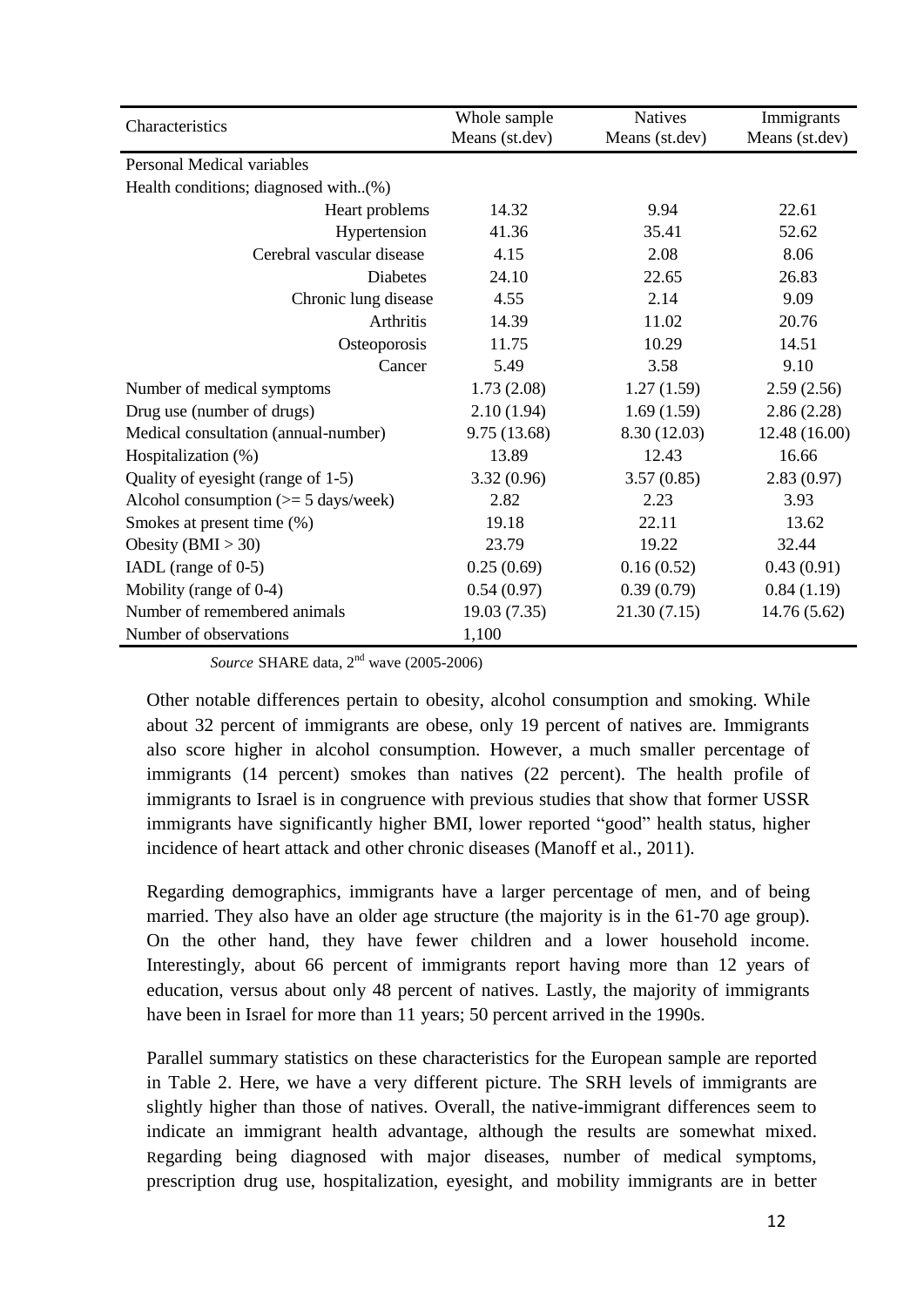shape than natives. In addition, a smaller percentage of immigrants is obese (17 percent versus 20 of natives) and consumes alcohol (18 versus 25). However, in some other few aspects immigrants report an inferior health status as is shown by the annual number of medical consultation and their cognitive skills. A larger percentage of immigrants smokes (24 percent) than natives (19 percent). Differences in economic integration, host language proficiency, and social barriers are likely factors why immigrants respond to the health system differently than natives.

|                                                                    | Whole sample   | <b>Natives</b> | Immigrants     |
|--------------------------------------------------------------------|----------------|----------------|----------------|
| Characteristics                                                    | Means (st.dev) | Means (st.dev) | Means (st.dev) |
| SRH (range of 1-5)                                                 | 2.72(1.05)     | 2.72(1.05)     | 2.79(1.08)     |
| Years since migration (YSM) (%)                                    |                |                |                |
| Up to 10 years since migration                                     |                |                | 10.59          |
| $11$ -to- 20 years since migration                                 |                |                | 11.51          |
| 21 and over years since migration                                  |                |                | 77.90          |
| Arrival years between                                              |                |                |                |
| 1900-1950                                                          |                |                | 17.26          |
| 1951-1960                                                          |                |                | 13.57          |
| 1961-1970                                                          |                |                | 21.40          |
| 1971-1980                                                          |                |                | 17.02          |
| 1981-1990                                                          |                |                | 10.29          |
| 1991-2000                                                          |                |                | 11.99          |
| 2000-2010                                                          |                |                | 8.47           |
| <b>Country Macros</b>                                              |                |                |                |
| Log. per capita GDP (host country)                                 | 10.46(0.42)    | 10.46(0.42)    | 10.46(0.42)    |
| Socio-economics and demographics                                   |                |                |                |
| Male $(\%)$                                                        | 46.03          | 46.03          | 45.96          |
| Age in years $(\% )$                                               |                |                |                |
| 50-60                                                              | 36.52          | 35.28          | 53.76          |
| 61-70                                                              | 29.50          | 29.72          | 22.12          |
| 71-80                                                              | 21.88          | 22.08          | 15.33          |
| $81+$                                                              | 12.10          | 12.20          | 8.79           |
| Marital status (%)                                                 |                |                |                |
| Married                                                            | 66.54          | 66.53          | 66.62          |
| Widowed                                                            | 17.49          | 17.64          | 12.66          |
| Single/divorced/separated                                          | 15.97          | 15.83          | 20.72          |
| Number of children                                                 | 2.10(1.42)     | 2.10(1.42)     | 2.24(1.55)     |
| Household income centile (1-10)                                    | 5.36(2.94)     | 5.37(2.94)     | 5.09(2.98)     |
| Education (more than $12$ years) (in %)                            | 29.25          | 29.21          | 30.55          |
| Personal Medical variables<br>Health conditions; diagnosed with(%) |                |                |                |
| Heart problems                                                     | 12.27          | 12.31          | 10.90          |
| Hypertension                                                       | 37.50          | 37.71          | 30.43          |
| Cerebral vascular disease                                          | 3.36           | 3.39           | 2.26           |
| Diabetes                                                           | 12.87          | 12.83          | 13.97          |
| Chronic lung disease                                               | 6.54           | 6.60           | 4.40           |
| Arthritis                                                          | 24.49          | 24.56          | 22.43          |
|                                                                    |                |                |                |

**Table 2** Summary statistics, natives and immigrants in Europe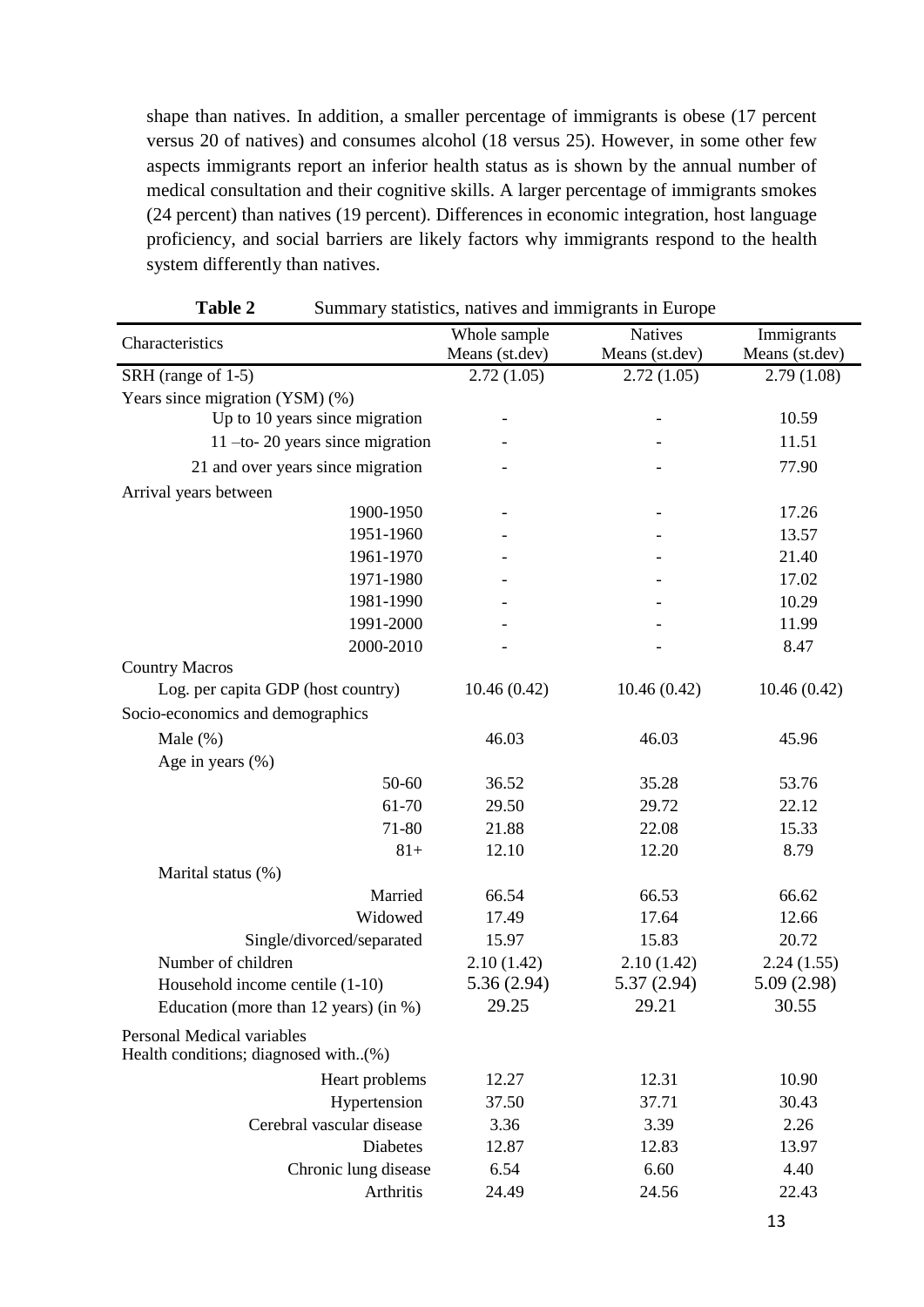| Characteristics                                | Whole sample<br>Means (st.dev) | <b>Natives</b><br>Means (st.dev) | Immigrants<br>Means (st.dev) |
|------------------------------------------------|--------------------------------|----------------------------------|------------------------------|
| Osteoporosis                                   | 2.58                           | 2.59                             | 2.04                         |
| Cancer                                         | 4.97                           | 4.97                             | 4.99                         |
| Number of medical symptoms                     | 1.71(1.78)                     | 1.71(1.78)                       | 1.60(1.69)                   |
| Drug use (number of drugs)                     | 1.55(1.65)                     | 1.56(1.66)                       | 1.37(1.60)                   |
| Medical consultation (annual-number)           | 7.41 (9.91)                    | 7.42(9.86)                       | 7.60(12.04)                  |
| Hospitalization (%)                            | 15.79                          | 15.89                            | 12.27                        |
| Quality of eyesight (range of 1-5)             | 3.22(1.00)                     | 3.23(1.00)                       | 3.29(0.97)                   |
| Alcohol consumption $(>= 5 \text{ days/week})$ | 25.05                          | 25.26                            | 18.17                        |
| Smokes at present time (%)                     | 19.28                          | 19.15                            | 23.70                        |
| Obesity (BMI>30)                               | 19.60                          | 19.68                            | 17.10                        |
| IADL (range of 0-5)                            | 0.19(0.70)                     | 0.19(0.70)                       | 0.17(0.66)                   |
| Mobility (range of 0-4)                        | 0.58(0.97)                     | 0.58(0.98)                       | 0.51(0.89)                   |
| Number of remembered animals                   | 18.25 (7.80)                   | 18.27 (7.82)                     | 17.13(6.78)                  |
| Country shares in the sample (%)               |                                |                                  |                              |
| Austria                                        | 2.16                           | 2.09                             | 4.23                         |
| Germany                                        | 22.62                          | 22.79                            | 16.75                        |
| Sweden                                         | 2.33                           | 2.37                             | 0.73                         |
| The Netherlands                                | 4.09                           | 4.11                             | 3.41                         |
| Spain                                          | 11.10                          | 11.12                            | 10.70                        |
| Italy                                          | 17.64                          | 18.02                            | 5.05                         |
| France                                         | 15.57                          | 15.03                            | 33.36                        |
| Denmark                                        | 1.45                           | 1.48                             | 0.40                         |
| Switzerland                                    | 1.95                           | 1.77                             | 7.65                         |
| Belgium                                        | 2.83                           | 2.75                             | 5.37                         |
| The Czech Republic                             | 3.33                           | 3.33                             | 3.60                         |
| Poland                                         | 9.83                           | 10.06                            | 2.05                         |
| Hungary                                        | 2.18                           | 2.20                             | 1.56                         |
| Portugal                                       | 2.19                           | 2.22                             | 1.27                         |
| Slovenia                                       | 0.45                           | 0.41                             | 1.68                         |
| Estonia                                        | 0.27                           | 0.22                             | 2.17                         |
| Number of observations                         | 59,079                         |                                  |                              |

*Source* SHARE data, 2<sup>nd</sup> wave (2005-2006). The data include 16 European countries

On average, raw demographics in Table 2 show that immigrants and natives in Europe are very similar vis-à-vis their socio-economic status. There are some differences in the age categories, in which the majority of immigrants is in the 50 to 60 age group and in years of education, with a higher percentage of immigrants having more than 12 years.<sup>9</sup>

We proceed with multivariate regression analysis to arrive at the net effects of the immigration status (YSM) on SRH. We control for all health conditions, behavior, and socio-economic status.

 $\overline{a}$ 

 $9$  Based on the 2004 wave of SHARE and eleven European countries, and studying the differential health system usage by immigrants and natives, Solé-Auró et al. (2012) find evidence of higher healthcare usage by immigrants, as a whole.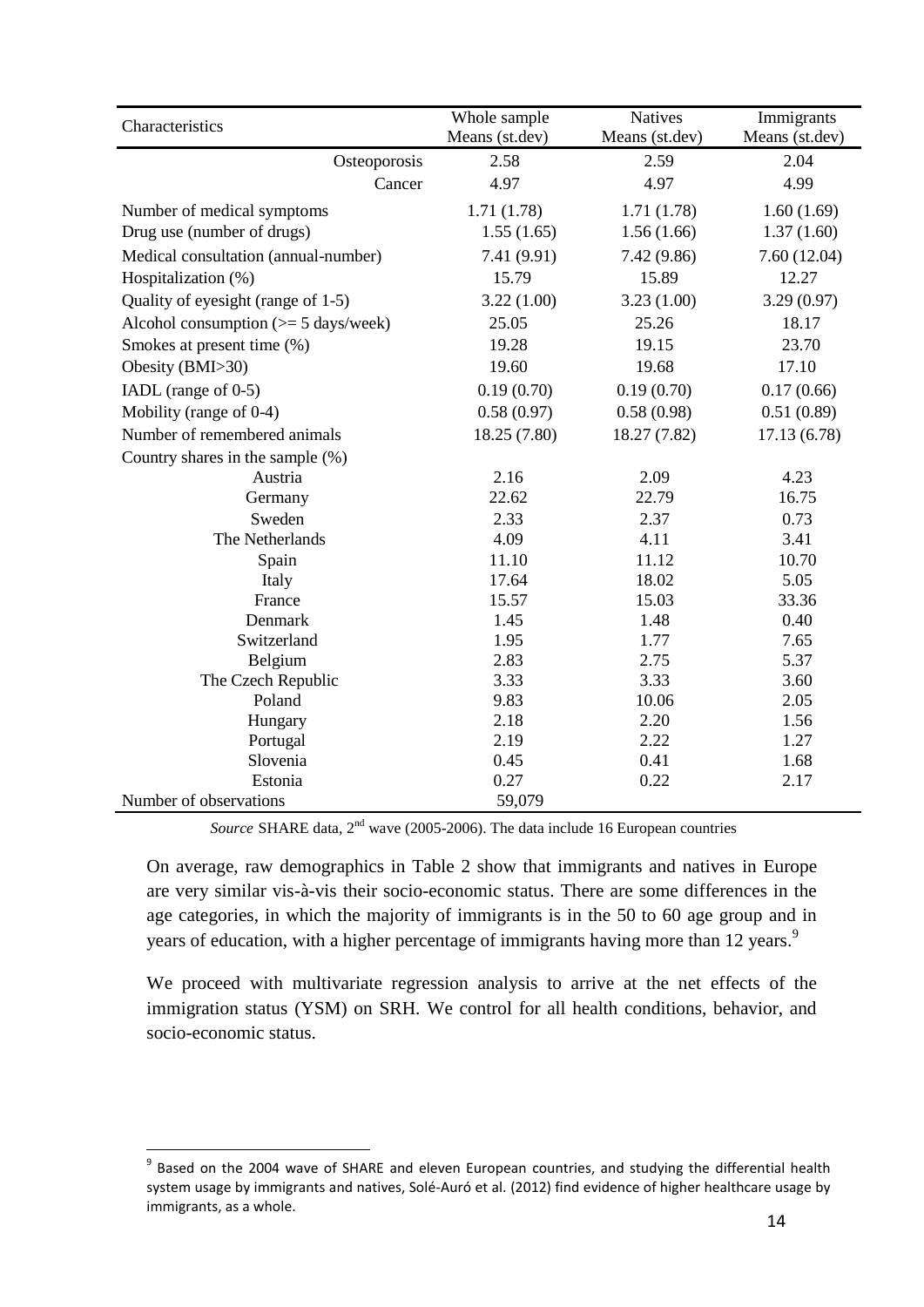#### **SRH estimations: Israel versus European countries**

The European sample contains 16 countries. Because individuals are clustered within countries, we use random-effect multilevel analysis for the European regressions, which is the most appropriate technique to analyze within-and between-country variation and also allows the inclusion of macro-country variables. A careful analysis is conducted to provide answers to our core question: *are native-immigrant health disparities different in Israel than in European countries.* In particular, we test *our core hypothesis that the "healthy immigrant effect", which is evidenced in many countries and presented in numerous studies, will not be found in Israel.*

Our dependent variable is the respondent's subjective assessment of her/his health-status (SRH), ranging from 1 (very poor) to 5 (excellent). The explanatory variables include years-since-migration dummies (for migrant respondents), as well as a battery of health, behavioral, demographic, and socio-economic variables. We use a non-linear form of YSM because additional years of residence in the host country may have a differential effect on health. YSM is thus a categorical variable with three levels: (i) less than 10 YSM; (ii) 11-20 YSM; (iii) more than 20 YSM. Natives are the reference group.

In the regression of the European sample we also include the country-level per-capita GDP (log), in order to control for the host country development level (see Appendix Table A1 for variable definitions). The samples are: SHARE  $2<sup>nd</sup>$  wave for Israel and SHARE pooled sample of  $2^{nd}$  and  $4^{th}$  waves for Europe. For the Israeli sample we use Ordinary Least Squared (OLS). For the European sample we use random-effects multilevel regression analysis, because individuals are clustered within countries.

Regression results in Table 3 confirm a "sick immigrant effect" for Israel and a "healthy immigrant effect" in Europe. Newly arrived immigrants are significantly less healthy than Israeli natives, while they are significantly healthier than natives in European countries. For Israel, the lower health status of immigrants upon arrival appears to persist and remains significant for up to 20 YSM, after which time their health status is no different than that of the natives.

The persistence of their lower health in Israel in spite of having immediate access to health insurance and governmental support for schooling, housing, language, etc. could be related to the stress of acculturation,  $10$  acclimatization and fitting in as well as their lower socioeconomic status. Moreover, immigrants, especially older ones, tend to preserve their cooking and eating habits from the home country. Immigrants from the former USSR countries, for example, are known to consume heavy food, rich in cholesterol and saturated fat. Lack of their traditional foods in the host country, may prompt them to consume more convenience food high in fat and sugar. Immigrants from Africa may also suffer from nutritional inadequacies if they follow the poor diets of their

 $\overline{a}$ 

 $10$  The debilitating effects of the stress of acculturation among immigrants in Israel from the former USSR (compared to natives and other Jews in Russia who did not migrate) are evident in the Ritsner and Ponizovsky (1999) study. These immigrants suffered by psychological distress and had psychosomatic manifestations.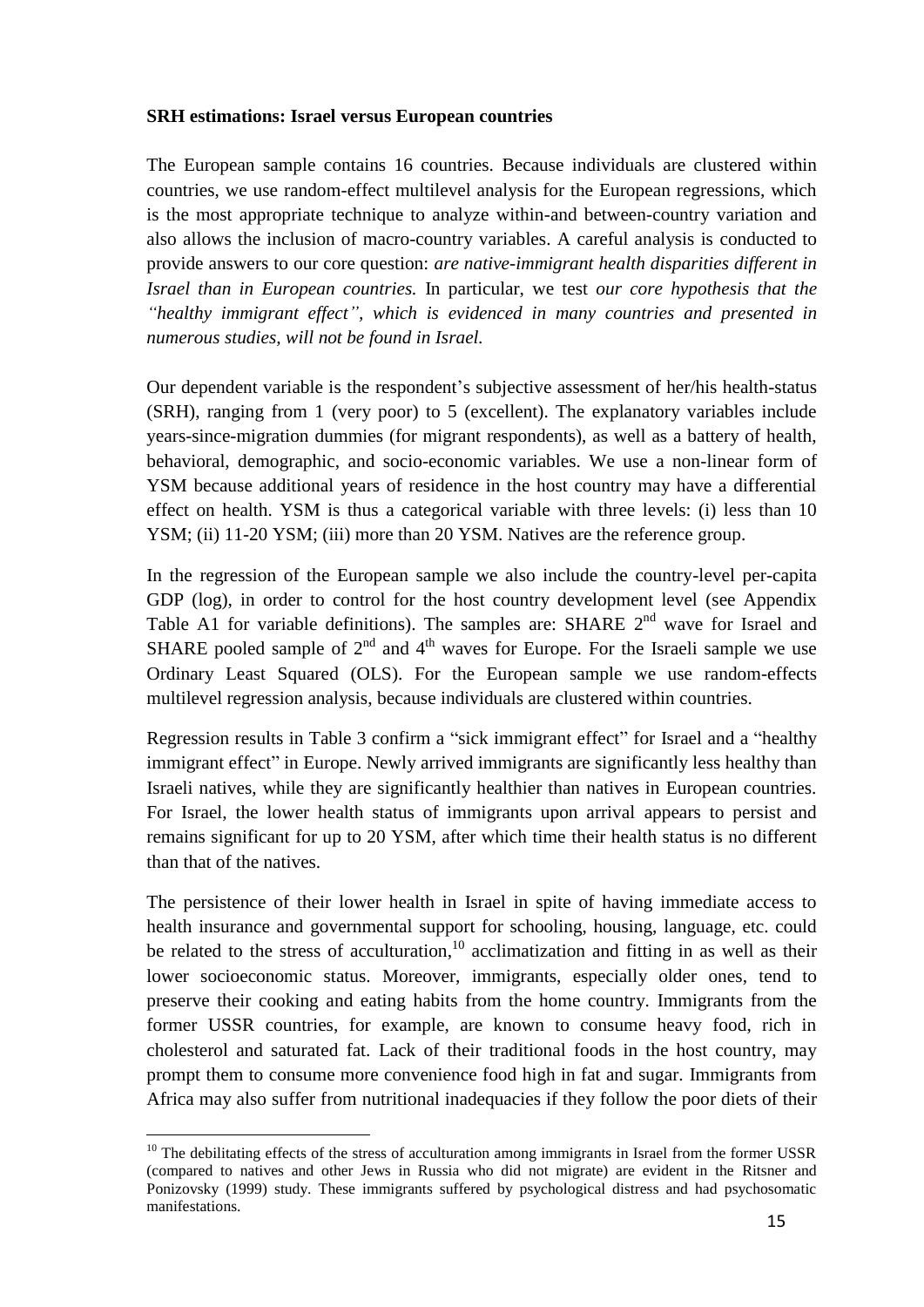origin.

In contrast, immigrants in Europe who arrive with better health than natives lose this advantage within the first decade of YSM. Their health status is no different than that of natives for 11 to 20 YSM and becomes positive and significant again after more than 20 YSM, albeit it is a small number close to zero. This result is in line with other studies Popovic-Lipovac and Strasser (2015) explain the deterioration of the immigrant SRH through a busier lifestyle in the host country, coupled with lack of social relations and safety nets.

| Variables                        | Israel      | Europe      |
|----------------------------------|-------------|-------------|
| (i) Immigrant status             |             |             |
| Up to 10 years since migration   | $-0.310***$ | $0.184***$  |
|                                  | $(-2.584)$  | (3.043)     |
| 11 to 20 years since migration   | $-0.326***$ | $-0.044$    |
|                                  | $(-3.701)$  | $(-0.779)$  |
| 21 or more years since migration | $-0.038$    | $0.024*$    |
|                                  | $(-0.365)$  | (1.708)     |
| <b>Natives</b>                   | Ref         | Ref         |
| (ii) Country variables           |             |             |
| Log of country GDP per capita    |             | $0.348***$  |
|                                  |             | (6.591)     |
| (iii) Demographics               |             |             |
| Age (years)<br>$50 - 60$         | Ref.        | Ref.        |
| 61-70                            | $-0.005$    | $-0.022***$ |
|                                  | $(-0.075)$  | $(-2.668)$  |
| 71-80                            | $-0.080$    | $-0.054***$ |
|                                  | $(-1.034)$  | $(-5.564)$  |
| Over <sub>80</sub>               | 0.091       | $-0.044***$ |
|                                  | (0.792)     | $(-3.226)$  |
| Male                             | $-0.093$    | $-0.078***$ |
|                                  | $(-1.636)$  | $(-11.106)$ |
| Marital status                   |             |             |
| Single/Divorced/Separated        | Ref.        | Ref.        |
| Married                          | $-0.029$    | $-.036***$  |
|                                  | $(-0.308)$  | $(-3.707)$  |
| Widowed                          | 0.004       | $0.029**$   |
|                                  | (0.031)     | (2.316)     |
| Number of children               | $0.066***$  | $0.007***$  |
|                                  | (4.872)     | (2.684)     |
| iv) Socio-economic variables     |             |             |
| Household income centile         | 0.004       | $0.021***$  |
|                                  | (0.374)     | (16.790)    |
| Education (more than 12 years)   | $0.135***$  | $0.109***$  |
|                                  | (2.308)     | (14.040)    |
| (v) Personal medical variables   |             |             |
| Drug use                         | $-0.055***$ | $-0.075***$ |
|                                  | $(-2.692)$  | $(-24.407)$ |

**Table 3** Determinants of SRH, Israel versus Europe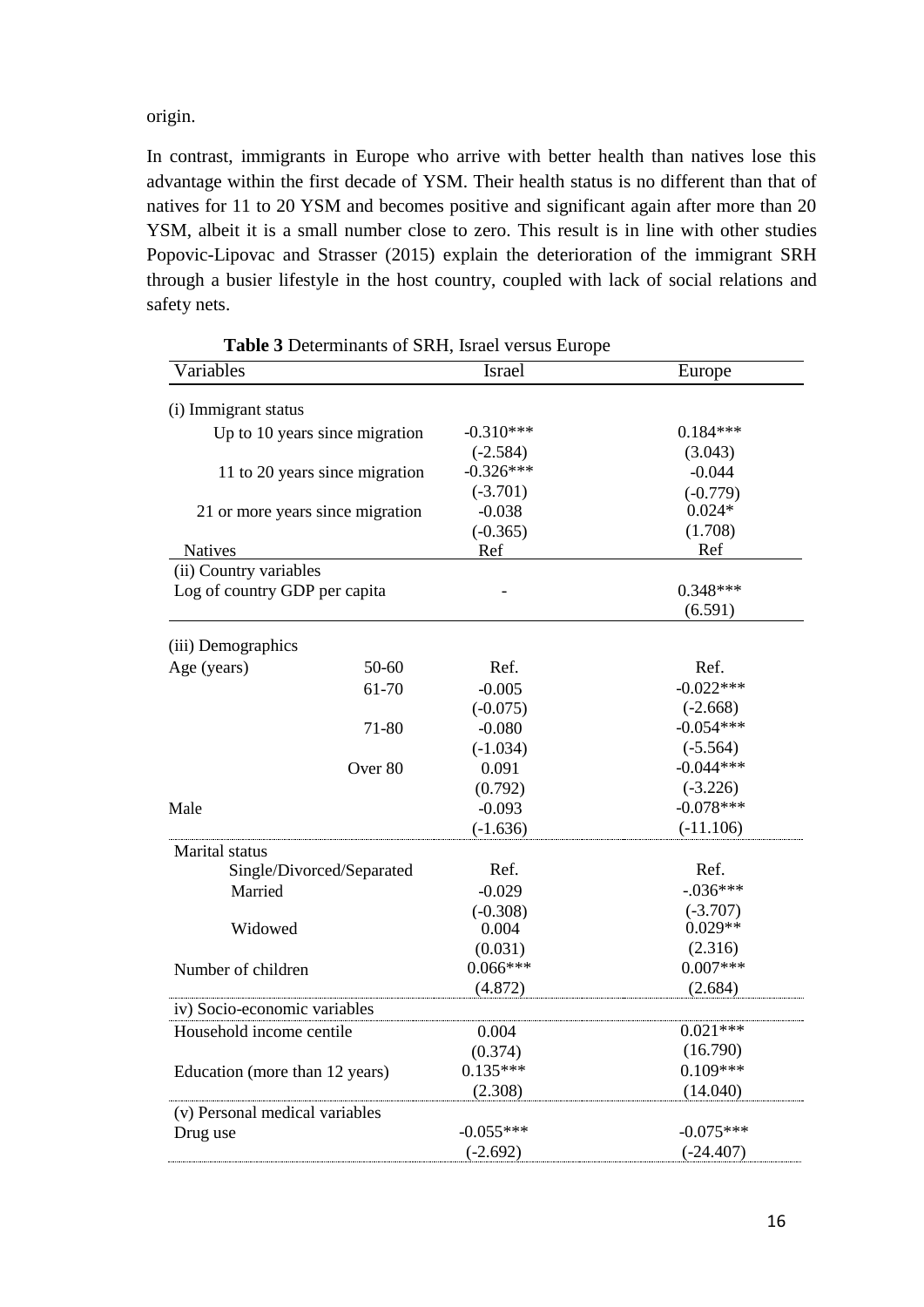| Variables                            | Israel                    | Europe                 |
|--------------------------------------|---------------------------|------------------------|
| Health conditions-diagnosed with     |                           |                        |
| Heartproblems                        | $-0.042$                  | $-0.094***$            |
|                                      | $(-0.542)$                | $(-8.936)$             |
| Hypertension                         | $-0.100*$                 | $-0.055***$            |
|                                      | $(-1.713)$                | $(-7.240)$             |
| Cerebral vascular disease            | $-0.180*$                 | $-0.124***$            |
|                                      | $(-1.721)$                | $(-7.323)$             |
| <b>Diabetes</b>                      | $-0.243***$               | $-0.113***$            |
|                                      | $(-3.883)$                | $(-10.602)$            |
| Chronic lung disease                 | $-0.005$                  | $-0.100***$            |
|                                      | $(-0.041)$                | $(-7.322)$             |
| Arthritis                            | $-0.115$                  | $-0.166***$            |
|                                      | $(-1.637)$                | $(-19.616)$            |
| Osteoporosis                         | $-0.003$                  | $-0.110***$            |
|                                      | $(-0.044)$                | $(-4.951)$             |
| Cancer                               | $-0.194*$                 | $-0.318***$            |
|                                      | $(-1.856)$                | $(-22.048)$            |
| Number of medical symptoms           | $-0.057***$               | $-0.099***$            |
|                                      | $(-3.237)$                | $(-38.465)$            |
| Medical consultation (number)        | $-0.007***$               | $-0.011***$            |
|                                      | $(-3.500)$                | $(-29.757)$            |
| Hospitalization (dummy)              | $-0.237***$               | $-0.167***$            |
|                                      | $(-3.080)$                | $(-17.577)$            |
| Quality of eyesight (range of 1-5)   | $0.258***$                | $0.159***$             |
|                                      | (7.815)                   | (43.007)               |
| Alcohol consumption                  | 0.058                     | $0.042***$             |
|                                      | (0.332)                   | (5.029)                |
| Smokes at present time               | $-0.144*$                 | $-0.120***$            |
|                                      | $(-1.948)$                | $(-14.049)$            |
| Obesity (BMI>30)                     | $-0.213***$               | $-0.069***$            |
|                                      | $(-3.663)$                | $(-8.321)$             |
| <b>IADL</b>                          | $-0.055$                  | 0.003                  |
|                                      | $(-1.313)$<br>$-0.118***$ | (0.555)<br>$-0.178***$ |
| Mobility                             | $(-3.274)$                | $(-37.152)$            |
| Cognitive skills: remembered animals | 0.003                     | $0.010***$             |
|                                      | (0.618)                   | (21.044)               |
| Year of interview dummies            |                           | Yes                    |
|                                      |                           | 59,079                 |
| Sample Size                          | 1,100                     |                        |
| AIC                                  | 2673                      | 138202                 |
| <b>BIC</b>                           | 2833                      | 138553                 |

*Note* Sample sizes are somewhat smaller than those used for the SRH distributions, due to missing values of part of the explanatory variables; the model is estimated with multilevel analysis

*Significance levels* \*\*\*  $P(0.01; *P(0.05; * P(0.1. Standard errors in parentheses)$ 

As expected, a higher GDP per capita in the host country is associated with a higher SRH (in Europe). In the European sample we find a strong aging effect as well, even after we control for all possible health characteristics. Men have lower SRH than women and married individuals have lower SRH than the single/divorced/separated; widows have higher SRH than the reference group. All these characteristics however, are not significantly different than zero in the Israeli sample. In both samples, the higher number of children is associated with higher SRH and so is more years of education.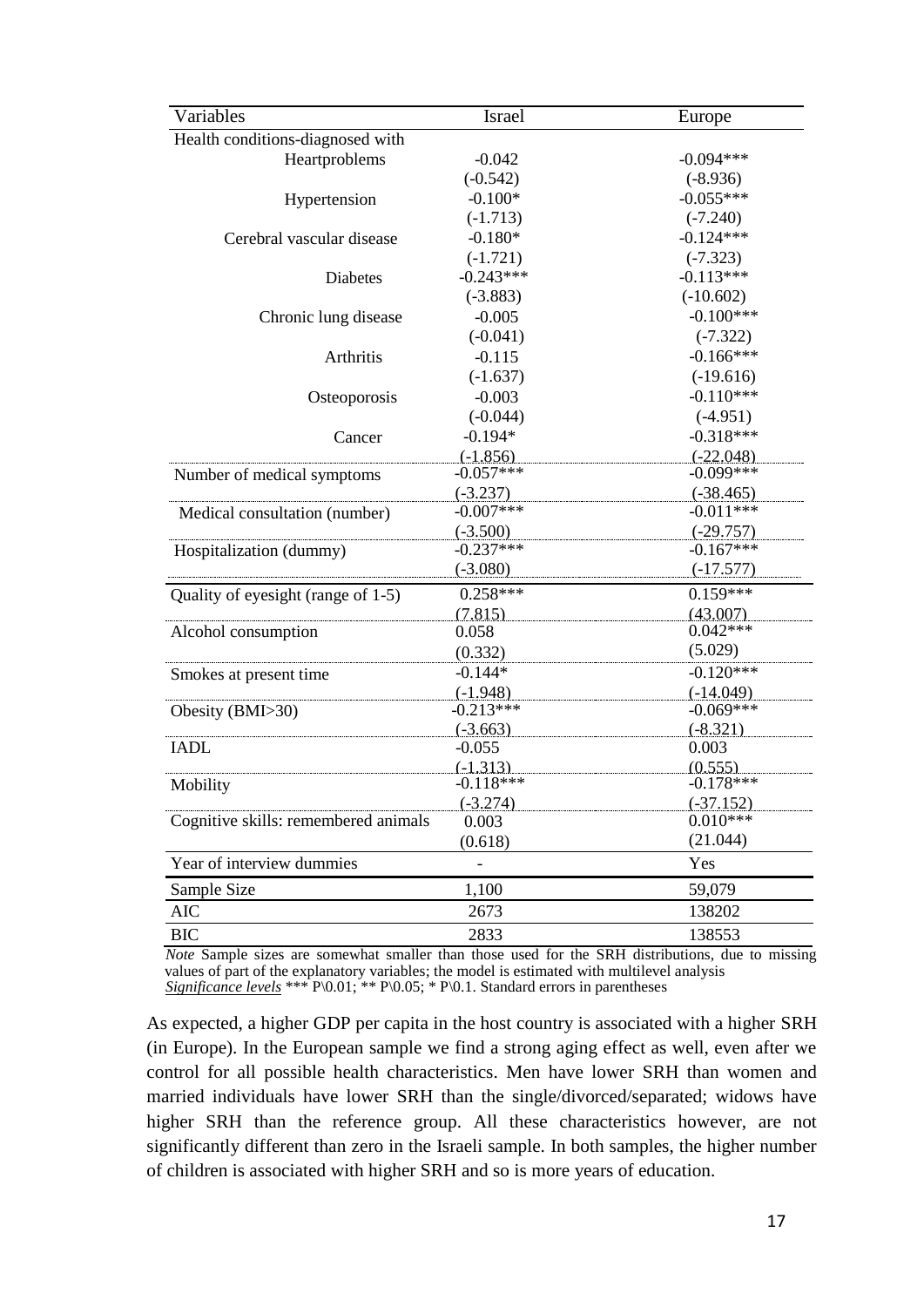Another notable difference between the samples has to do with the household income, which has a positive and significant effect on SRH in the European sample, but has no effect for Israel. Turning to the medical variables, we see that those who use prescription drugs have a significantly lower SRH. Similarly, those with a higher number of medical symptoms and medical consultation as well as more hospitalizations have a lower SRH.

When it goes to the diagnosed medical conditions of individuals, there are differences between the two samples. Only diabetes, hypertension and cancer significantly lower SRH in the Israeli sample. In the European sample, all health conditions cause lower SRH. While eyesight quality increases SRH in both samples, smoking, obesity, and reduced mobility decrease SRH. Alcohol consumption has a detrimental effect on SRH for the European sample only, but no effect in the Israeli sample. Finally, good cognitive skills increase SRH in the European sample, but they have no effect in the Israeli sample.

#### **Highlights and conclusion**

This paper studies the self-reported health status of immigrants and natives comparing sixteen European countries to Israel by employing the SHARE data base that provides comparable data. Most of the previous literature finds a "healthy immigrant effect" (HIE), meaning that immigrants have a higher health status than natives when they first arrive in the host country and during their first years since migration (YSM), but their health deteriorates with additional years of residence in the host country and approaches that of natives. This phenomenon is attributed to the positive health self-selection of migrants, the additional hurdles they have to overcome during their migration journey, in which only the healthiest can survive and to the health screening or positive selection that the host countries apply.

However, Israel is a country build on ideology and encourages the migration of Jews from all around the world to the homeland without imposing any health restrictions. Israel perceives this as a return home and not as migration. Moreover, Israel has assisted Jews in undertaking the migration trip and provides immediate help and health insurance to all upon arrival. We hypothesize that the healthy immigrant effect may not hold in the Israeli case. To test this hypothesis we are employing the  $2<sup>nd</sup>$  wave of the SHARE data in 2006, which is the only wave that includes Israel. From Europe, we include sixteen countries and compare the SRH health of immigrants and natives. All individuals in all countries in SHARE were given the same questionnaire, which provides a smooth comparison.

Both raw statistics and regression results confirm that there are indeed differences in the health status of immigrants when compared to natives between Israel and the European countries. On average, immigrants to Israel are in the health status "fair" while natives are in the health status "good" (a category above). Compared to natives, immigrants to Israel have also been diagnosed with major diseases, have more medical symptoms and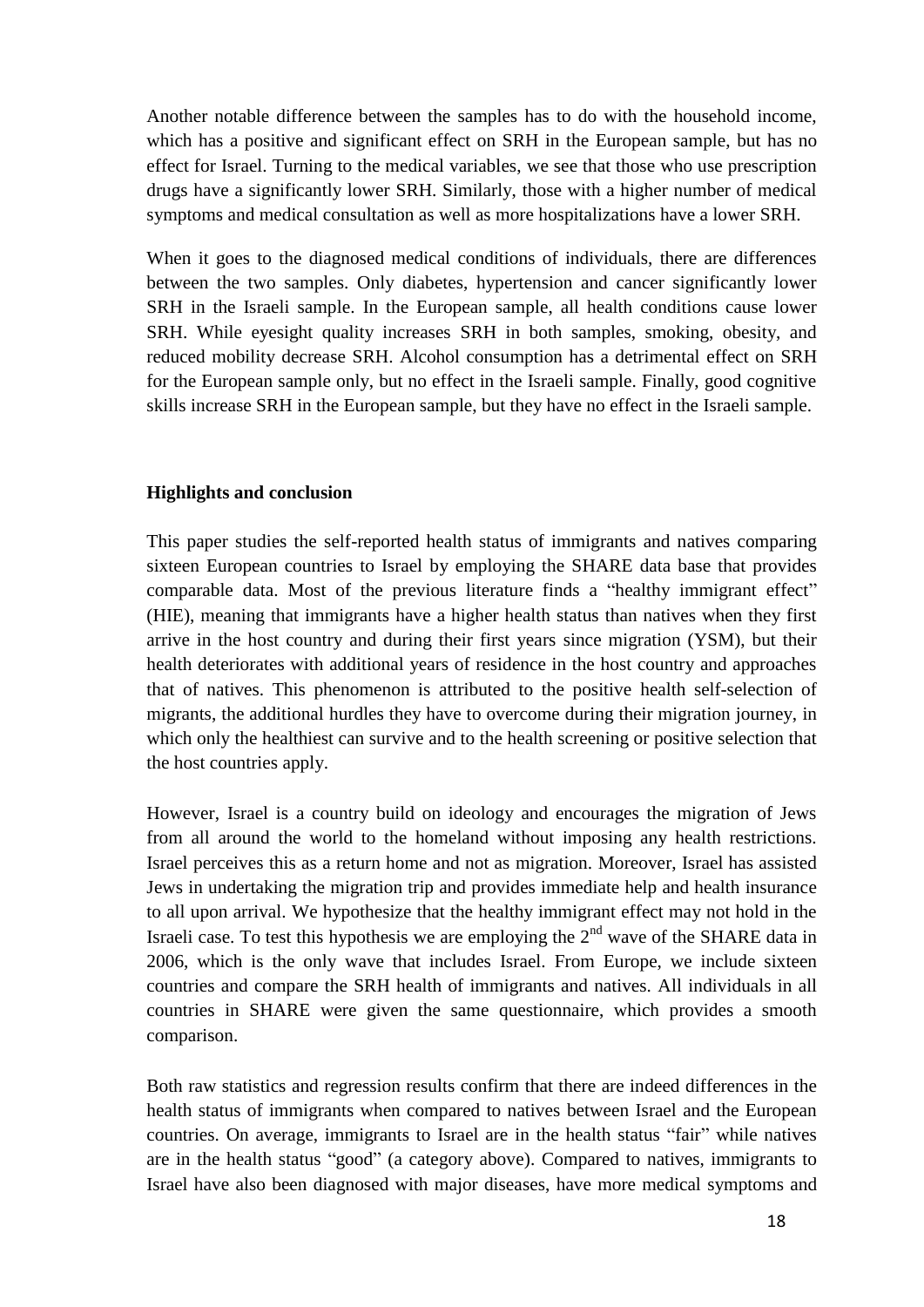more mobility limitations, use more prescription drugs, have a higher number of hospitalizations, have lower cognitive skills, and suffer more from eyesight problems. A higher percentage of them is in the obese category. Multivariate analysis confirms that immigrants to Israel fit into a "sick immigrant effect", meaning that they arrive with a lower health status than natives and this status persists for several decades even after we control for all socioeconomic, demographic and medical characteristics. Our results are validated by previous studies in the medical and epidemiological literature.

Comparable analysis using the European sample reveals a different picture. Overall, immigrants to Europe are in a better health shape than natives. First, raw statistics show that they are in the same category of SRH ("good") as natives, albeit slightly higher. This is supported by their profile vis-à-vis their diagnosed diseases, medical symptoms, drug use and hospitalization. What stands out is that fewer immigrants than natives are obese, and fewer consume alcohol. However, more of them smoke. While they have a younger age structure, they have similar household incomes. Second, controlling for all other characteristics, immigrants in Europe exhibit a "healthy immigrant effect". Up to their first ten YSM, they report a significantly healthier status than natives. This health advantage disappears with additional years of living in the host country and they become indistinguishable from natives.

Our results contribute to the literature on health assimilation between immigrants and natives and selection, by providing a unique comparative study between countries with totally different migration policies. Our results increase our understanding of the health disparities between immigrants and natives and among different countries. We also enrich our study with the use of multilevel techniques and distinctive health, demographic and socio-economic variables. We provide evidence that self-selection alone does not explain the healthy immigrant effect. The migration journey, whether it is assisted and cushioned by the host country or not, plays also a role. Above all, we show that the migration policies of the host countries have a lot to do with the health quality the migrants receive. Israel being a unique example in this respect, has been receiving immigrants who have poorer health than natives and this inferiority is long-lasting.

### **References**

- 1. Antecol, H. and Bedard, K.: Unhealthy Assimilation: Why Do Immigrants Converge to American Health Status Levels? *Demography* 43(2):337-360 (2006)
- 2. Akresh, I.R. and Frank, R.: Health Selection among New Immigrants. *American Journal of Public Health* 98(11): 2058-2064 (2008)
- 3. Baron-Epel, O., and Kaplan, G.: Self-reported health status of immigrants from the former Soviet Union in Israel. *The Israel Medical Association Journal*, 3: 940-946 (2001)
- 4. Biddle, N., Kennedy, S. and McDonald, J.T.: Health Assimilation Patterns amongst Australian Immigrants, *Economic Record* 83: 16-30 (2007)
- 5. Chemtob, D., Leventhal, A., and Weiler-Ravell, D.: Screening and management of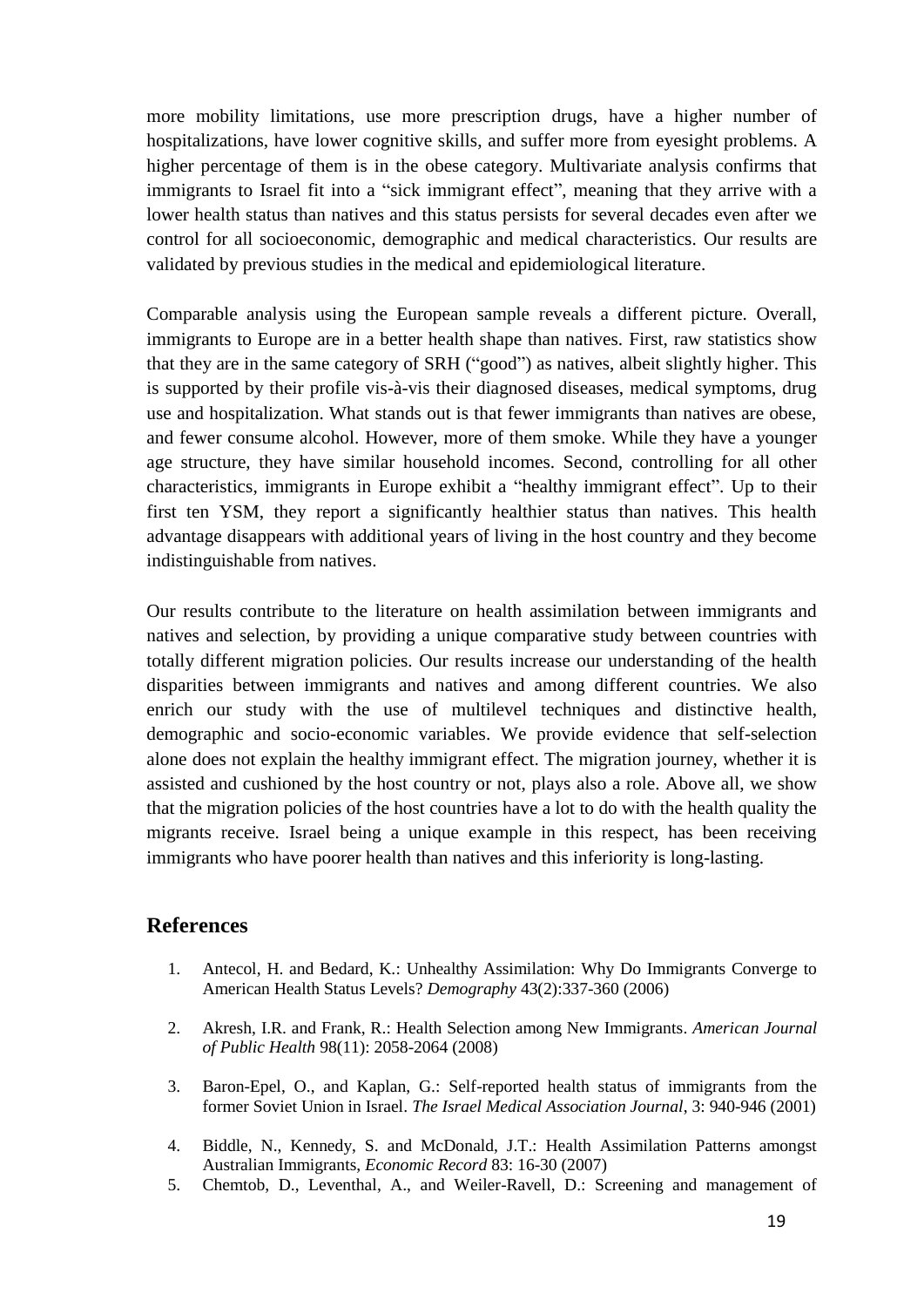tuberculosis in immigrants: The challenge beyond professional competence *International Journal of Tuberculosis and Lung Disease* 7(10): 959–966 (2003)

- 6. Chiswick, B.R., Lee, Y.L. and Miller P.W.: Immigrant Selection Systems and Immigrant Health, *Contemporary Economic Policy* 26(4): 555-578 (2008)
- 7. Cohen, Y. and Haberfeld, Y.: Self-selection and Earnings Assimilation: Immigrants from the Former Soviet Union in Israel and in the United States, *Demography* 44(3): 649-668 (2007)
- 8. Constant, A., Garcia-Muñoz, T, Neuman, S. and Neuman T.: Micro- and Macro Determinants of health: Older Immigrants in Europe, *IZA, Bonn: Discussion Paper No. 8754* (2014)
- 9. Davidovitch. N., Filc, D., Novack, L., and Balicer, R.D.: Immigrating to a universal health care system: Utilization of hospital services by immigrants in Israel, *Health &Place* 20: 13-18 (2013)
- 10. Eurostat: *Population on January 1st 2013, by Five-Year Age Groups and Sex*. Can be accessed at: [http://epp.eurostat.ec.europa.eu/portal/page/portal/ eurostat/home](http://epp.eurostat.ec.europa.eu/portal/page/portal/%20eurostat/home.) (2013)
- 11. Evans, J.: Migration and Health, *International Migration Review* 21(3): v-xi (1987)
- 12. Garcia-Muñoz, T, Neuman, S. and Neuman, T.: Health Risk Factors among the Older European Populations: Personal and Aggregate Country Effects, *IZA, Bonn: Discussion Paper No. 8529* (2014)
- 13. Grove, N. and Zwi, A.: Our Health and Theirs: Forced Migration, Othering, and Public Health, *Social Science and Medicine* 62: 1931-1942 (2006)
- 14. Guintella O. and Mazzonna, F.: Do Immigrants Bring Good Health? *IZA, Bonn: Discussion Paper No. 8073* (2014)
- 15. Israel, Central Bureau of Statistics Annual Statistical Abstract (2014)
- 16. Jasso, G., Massey, D.S., Rosenzweig, M.R. and Smith, J.: Immigrant Health: Selectivity and Acculturation. In: Anderson N.B., Bulatao, R.A. and Cohen, B. (eds.), *Critical Perspectives on Racial and Ethnic Differences in Health in Late Life (pp. 227-266).* Washington, DC: National Academies Press (2004)
- 17. Juerges, Hendrik, Avendan, Mauricio and Mackenbach, Johan P.: (2008), "Are different measures of self-rated health comparable? An assessment in five European countries". *European Journal of Epidemiology* 23:773–781
- 18. Jylha, M.: What is Self-rated Health and Why Does it Predict Mortality? Toward a Unified Conceptual Model, *Social Science and Medicine* 69: 307-316 (2009)
- 19. Leshem-Rubinow, E., Shenhar-Tsarfaty, S., Milwidsky, A., Toker, S., Shapira, I., Berliner, S., Benyamini, Y., Melamed, S., and Rogowski, O.: Self-Rated Health is Associated with Elevated C-Reactive Protein Even among Apparently Healthy Individuals, *Israeli Medical Association Journal*, 17:213-218 (2015)
- 20. Manoff, A., Vardi, H., Enten. R.S., and Shahar, D.R.: Differences in dietary consumption patterns and obesity rates between immigrants from the former USSR and a country's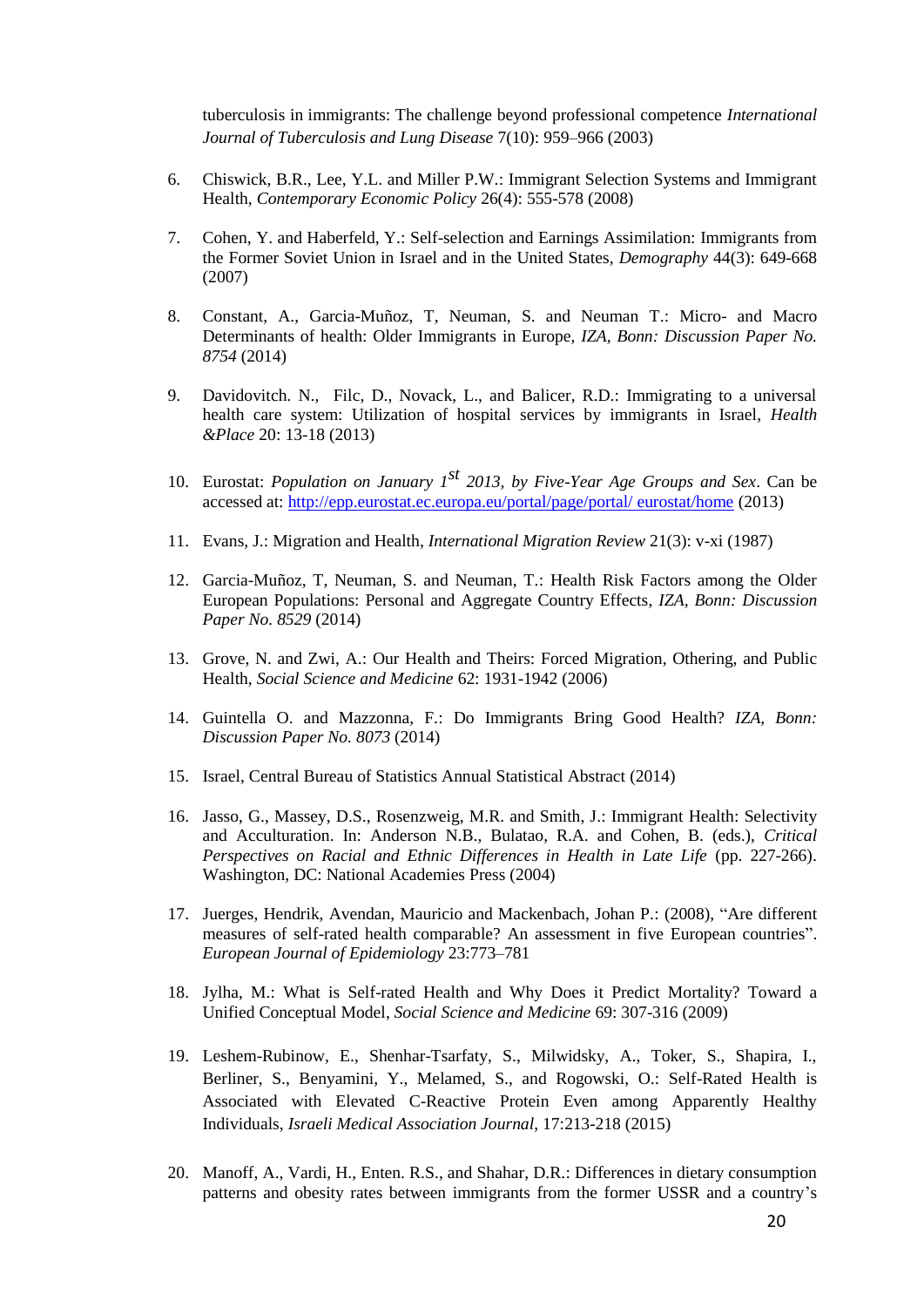native population, *International Journal of Food and Safety* 4: 119-130 (2011)

- 21. McDonald, J.T. and Kennedy, S.: Is Migration to Canada Associated with Unhealthy Weight Gain? Overweight and Obesity among Canada's Immigrants, *Social Science and Medicine* 1: 2469-2481 (2005)
- 22. Neuman, S.: Aliya to Israel: Immigration under Conditions of Adversity. In (Zimmermann, K.F., (ed.) *European Migration: What Do We Know?* Oxford University Press, pp. 459-506 (2005)
- 23. Neuman, S.: Are immigrants Healthier than Native Residents?, *IZA World of Labor*: 208 (2014)
- 24. Orrenius, P.M. and Zavodny, M.: Do Immigrants Work in Riskier Jobs? *Demography*  46(3): 535-551 (2009)
- 25. Popovic-Lipovac, A. and Strasser, B.: A Review on Changes in Food Habits Among Immigrant Women and Implications for Health, *Journal of Immigrant Minority Health* 17: 582-590 (2015)
- 26. Programme for the International Assessment of Adult Competencies (PIAAC), information available at<http://www.oecd.org/site/piaac/> accessed April 2015
- 27. Ritsner M., and Ponizovsky A.: Psychological distress through immigration: the twophase temporal pattern? *International Journal of Social Psychiatry*, 45:125-139 (1999)
- 28. Ronellenfitsch, U. and Razum, O.: Deteriorating health satisfaction among immigrants from Eastern Europe to Germany. *International Journal for Equity in Health*, 3 (4) (2004)
- 29. Schneider, U., Pfarr, C., Schneider, B.S., and Volker Ulrich, V.: I feel good! Gender differences and reporting heterogeneity in self-assessed health. *European Journal of Health Economics*, 13:251-265 (2012)
- 30. Sen, A.: Health: Perception versus Observation, *British Medical Journal* 324(13): 860- 861 (2002)
- 31. Solé-Auró, A., Guillén, M. and Crimmins, E.M.: Health care usage among immigrants and native-born elderly populations in eleven European countries: results from SHARE, *European Journal of Health Economics*, 13:741-754 (2012)
- 32. Survey of Health, Ageing and Retirement in Europe (SHARE), information available at <http://www.share-project.org/>
- 33. United Nations, Department of Economic and Social Affairs, Population Division *International Migration - The 2013 Revision* (2013)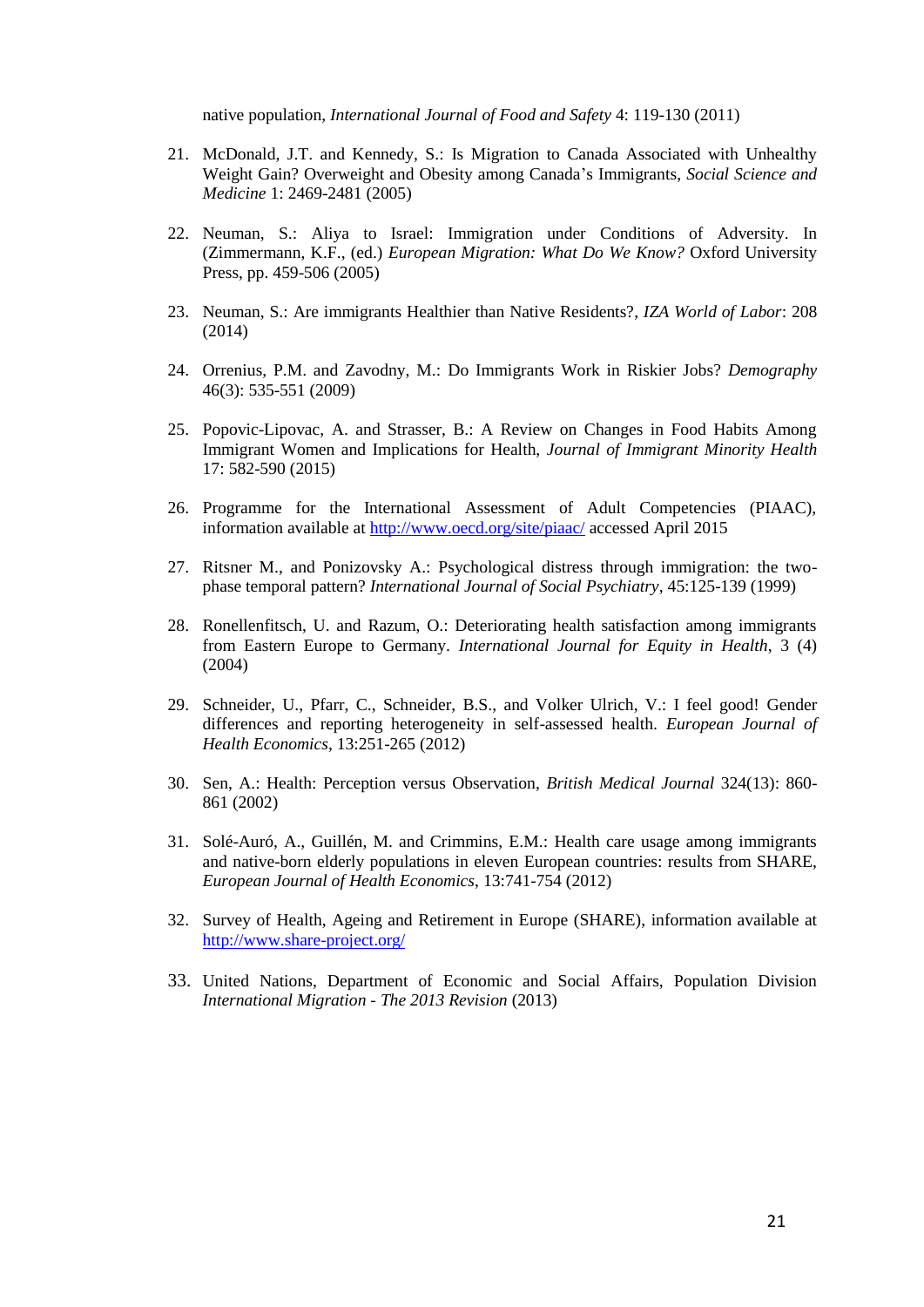# *Appendix*

| <b>Demographic variables</b>  |                                                                                                                                                                                                                                                                                                             |
|-------------------------------|-------------------------------------------------------------------------------------------------------------------------------------------------------------------------------------------------------------------------------------------------------------------------------------------------------------|
| Age                           | Four dummy variables, relating to the age groups of: 61-to-70; 71-<br>to-80; 81-to-90; 91 and over; with the reference group being age of<br>50-to-60.                                                                                                                                                      |
| Gender                        | Dummy variable that is set to 1 for male respondents.                                                                                                                                                                                                                                                       |
| Marital status                | Two dummy variables: married and widowed, with the reference<br>group including: divorced, separated and single.                                                                                                                                                                                            |
| Number of<br>children         | Number of the respondent's children.                                                                                                                                                                                                                                                                        |
| Socio-economic variables      |                                                                                                                                                                                                                                                                                                             |
| Household<br>income centile   | Respondents' household income centiles.                                                                                                                                                                                                                                                                     |
| Education                     | Dummy variable that equals 1 if the respondent has at least 13 years<br>of schooling.                                                                                                                                                                                                                       |
| <b>Medically based health</b> |                                                                                                                                                                                                                                                                                                             |
| Drug use                      | Continuous variable that is the number of different drugs that the<br>respondent takes at least once a week (e.g., drugs for high-<br>cholesterol, high blood-pressure, joint pain, back pain, sleep<br>problems, anxiety or depression, stomach burns).                                                    |
| Health<br>conditions          | Set of dummy variables that relate to diseases that the individual was<br>diagnosed with. They include: heart diseases; hypertension; vascular<br>diseases; diabetes; lung diseases; arthritis; osteoporosis; and cancer.                                                                                   |
| <b>Health</b> symptoms        | Continuous variable that is the sum of different symptoms that the<br>individual suffered from during the last 6 months (e.g., sleeping<br>problems, falling down, persistent cough, fatigue, swollen leg,<br>dizziness).                                                                                   |
| Medical<br>consultation       | Continuous variable that is the response to the question: "During the<br>last 12 months, about how many times in total have you seen or<br>talked to a medical doctor about your health. Please exclude dentist<br>visits and hospital stays, but include emergency rooms and<br>outpatient clinic visits". |
| Hospitalization               | Dummy variable that equals 1 if the respondent answered positively<br>the question: "During the last 12 months, have you been in hospital<br>overnight? Please consider stays in medical, surgical, psychiatric or<br>any other specialized wards."                                                         |
| Quality of<br>eyesight        | Continuous variable ranging from $1$ (poor) to $5$ (excellent). It is the<br>average of 2 variables related to eyesight that are the responses to<br>the question: "Your distance/reading eyesight is: poor (1) excellent<br>$(5)$ ".                                                                       |

# **Table A1 Description of variables**